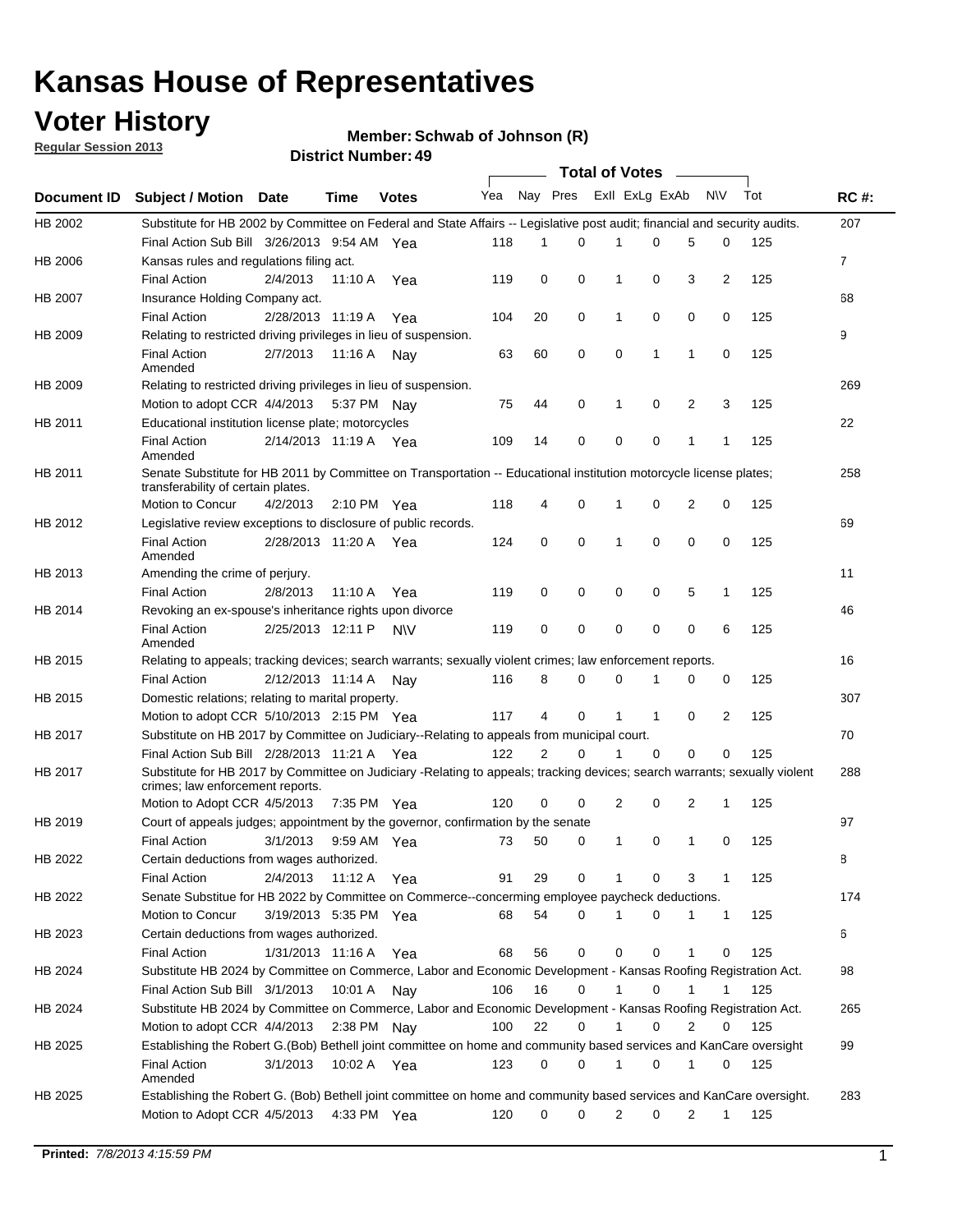### **Voter History**

**Member: Schwab of Johnson (R)** 

**Regular Session 2013**

|                    |                                                                                                                                                                                                                                                       |                        |         |              |     |                         | <b>Total of Votes</b> |                |   |                |           |     |             |
|--------------------|-------------------------------------------------------------------------------------------------------------------------------------------------------------------------------------------------------------------------------------------------------|------------------------|---------|--------------|-----|-------------------------|-----------------------|----------------|---|----------------|-----------|-----|-------------|
| <b>Document ID</b> | <b>Subject / Motion Date</b>                                                                                                                                                                                                                          |                        | Time    | <b>Votes</b> | Yea | Nay Pres Exll ExLg ExAb |                       |                |   |                | <b>NV</b> | Tot | <b>RC#:</b> |
| HB 2028            | Providing for venue in Shawnee County District Court in certain forfeiture proceedings                                                                                                                                                                |                        |         |              |     |                         |                       |                |   |                |           |     | 12          |
|                    | <b>Final Action</b><br>Amended                                                                                                                                                                                                                        | 2/8/2013               | 11:12 A | Yea          | 119 | 1                       | 0                     | 0              | 0 | 5              | 0         | 125 |             |
| HB 2028            | Providing for venue in Shawnee County District Court in certain forfeiture proceedings                                                                                                                                                                |                        |         |              |     | 0                       | 0                     |                |   |                |           |     | 199         |
|                    | Motion to Concur                                                                                                                                                                                                                                      | 3/25/2013 9:36 AM ExAb |         |              | 120 |                         |                       | 2              | 0 | 2              | 1         | 125 |             |
| HB 2030            | Creating wounded warrior deer hunting permits for injured combat veterans.<br><b>Final Action</b>                                                                                                                                                     | 2/15/2013 11:16 A Yea  |         |              | 115 | 0                       | 0                     | 2              | 2 | 3              | 3         | 125 | 25          |
| HB 2033            | Amended<br>Concerning the regulation of knives                                                                                                                                                                                                        |                        |         |              |     |                         |                       |                |   |                |           |     | 143         |
|                    | <b>Final Action</b>                                                                                                                                                                                                                                   | 3/7/2013               | 12:12 P | Yea          | 93  | 28                      | 0                     | 1              | 0 | 3              | 0         | 125 |             |
| HB 2033            | Concerning the regulation of knives.                                                                                                                                                                                                                  |                        |         |              |     |                         |                       |                |   |                |           |     | 270         |
|                    |                                                                                                                                                                                                                                                       |                        |         |              |     | 26                      | 0                     |                | 0 | 3              |           | 125 |             |
|                    | Motion to adopt CCR 4/4/2013                                                                                                                                                                                                                          |                        |         | 5:43 PM Yea  | 95  |                         |                       |                |   |                | 0         |     |             |
| HB 2034            | Human trafficking; crimes of commercial sexual exploitation of a child, selling sexual relations, promoting the sale of sexual<br>relations and buying sexual relations; children in need of care; staff secure faciliies.                            |                        |         |              |     |                         |                       |                |   |                |           |     | 17          |
|                    | <b>Final Action</b><br>Amended                                                                                                                                                                                                                        | 2/12/2013 11:16 A Yea  |         |              | 124 | 0                       | 0                     | 0              | 1 | 0              | 0         | 125 |             |
| HB 2034            | S Sub for HB 2034 by Committee on Judiciary - Human trafficking; crimes of commercial sexual exploitation of a child, selling<br>sexual relations, promoting the sale of sexual relations and buying sexual relations; children in need of care;staff |                        |         |              |     |                         |                       |                |   |                |           |     | 282         |
|                    | Motion to Adopt CCR 4/5/2013 4:18 PM Yea                                                                                                                                                                                                              |                        |         |              | 120 | 0                       | 0                     | $\overline{2}$ | 0 | $\overline{2}$ | 1         | 125 |             |
| HB 2035            | Cities; experience requirements for plumbers, electricians and certain mechanical contractors.                                                                                                                                                        |                        |         |              |     |                         |                       |                |   |                |           |     | 29          |
|                    | <b>Final Action</b>                                                                                                                                                                                                                                   | 2/18/2013 11:16 A      |         | Yea          | 117 | 2                       | 0                     | 2              | 0 | 4              | 0         | 125 |             |
| HB 2037            | Public property; religious displays; other displays.                                                                                                                                                                                                  |                        |         |              |     |                         |                       |                |   |                |           |     | 176         |
|                    | <b>Final Action</b>                                                                                                                                                                                                                                   | 3/20/2013 10:27 A      |         | Yea          | 120 | 3                       | 0                     |                | 0 | 1              | 0         | 125 |             |
| HB 2041            | Criminal history record information; definition; municipal court reporting; district court reporting.                                                                                                                                                 |                        |         |              |     |                         |                       |                |   |                |           |     | 19          |
|                    | <b>Final Action</b>                                                                                                                                                                                                                                   | 2/13/2013 11:23 A      |         | Yea          | 119 | 3                       | 0                     | $\Omega$       | 0 | 3              | 0         | 125 |             |
| HB 2042            | Appraisal of property for taxation purposes; appeals; changes.                                                                                                                                                                                        |                        |         |              |     |                         |                       |                |   |                |           |     | 158         |
|                    | <b>Final Action</b><br>Amended                                                                                                                                                                                                                        | 3/18/2013 11:19 A Yea  |         |              | 109 | 12                      | 0                     | 2              | 0 | 2              | 0         | 125 |             |
| HB 2043            | Aggravated battery; driving under the influence.                                                                                                                                                                                                      |                        |         |              |     |                         |                       |                |   |                |           |     | 100         |
|                    | <b>Final Action</b><br>Amended                                                                                                                                                                                                                        | 3/1/2013               |         | 10:03 A Yea  | 123 | 0                       | 0                     | 1              | 0 | 1              | 0         | 125 |             |
| HB 2043            | Senate Substitute for HB 2043 by Committee on Judiciary - Attorney general; duties and responsibilities; notice of intent to<br>seek the death penalty.                                                                                               |                        |         |              |     |                         |                       |                |   |                |           |     | 271         |
|                    | Motion to adopt CCR 4/4/2013                                                                                                                                                                                                                          |                        |         | 5:48 PM Yea  | 121 | 0                       | 0                     | 1              | 0 | 3              | 0         | 125 |             |
| HB 2044            | Increasing the penalty for a person who distributes a controlled substance that causes great bodily harm or death.                                                                                                                                    |                        |         |              |     |                         |                       |                |   |                |           |     | 101         |
|                    | <b>Final Action</b><br>Amended                                                                                                                                                                                                                        | 3/1/2013               | 10:05 A | Nav          | 112 | 11                      | 0                     | 1              | 0 | 1              | 0         | 125 |             |
| HB 2047            | Requiring certain municipalities to vote to increase property tax revenues over previous year when such increase exceeds<br>inflation; publication.                                                                                                   |                        |         |              |     |                         |                       |                |   |                |           |     | 186         |
|                    | <b>Final Action</b><br>Amended                                                                                                                                                                                                                        | 3/21/2013 11:29 A Yea  |         |              | 68  | 53                      | 0                     | 1              | 0 | 3              | 0         | 125 |             |
| HB 2049            | Kansas department of agriculture; increasing certain fees and eliminating sunsets on various program fees.                                                                                                                                            |                        |         |              |     |                         |                       |                |   |                |           |     | 59          |
|                    | <b>Final Action</b><br>Amended                                                                                                                                                                                                                        | 2/27/2013 12:23 P      |         | Yea          | 77  | 46                      | 0                     | 1              | 0 |                | 0         | 125 |             |
| HB 2049            | Kansas department of agriculture; increasing certain fees; concerning sunsets on various program fees.                                                                                                                                                |                        |         |              |     |                         |                       |                |   |                |           |     | 324         |
|                    | Motion to adopt CCR 6/2/2013                                                                                                                                                                                                                          |                        | 12:28 A | Yea          | 45  | 64                      | 0                     | 1              | 0 | 6              | 9         | 125 |             |
| HB 2050            | Agriculture; agricultural chemical registration; pesticide business liablity insurance; repeal of the Kansas agricultural liming<br>materials act.                                                                                                    |                        |         |              |     |                         |                       |                |   |                |           |     | 60          |
|                    | <b>Final Action</b><br>Amended                                                                                                                                                                                                                        | 2/27/2013 12:25 P      |         | Yea          | 103 | 20                      | 0                     |                | 0 | 1              | 0         | 125 |             |
| HB 2051            | Substitute for HB 2051 by Committee on Agriculture and Natural Resources--Amending provisions relating to dams,<br>obstructions, sstreams and water flex accounts and transfer permits.                                                               |                        |         |              |     |                         |                       |                |   |                |           |     | 50          |
|                    | Final Action Sub Bill 2/26/2013 2:12 PM Yea                                                                                                                                                                                                           |                        |         |              | 117 | $\overline{c}$          | 0                     | 0              | 0 | 0              | 6         | 125 |             |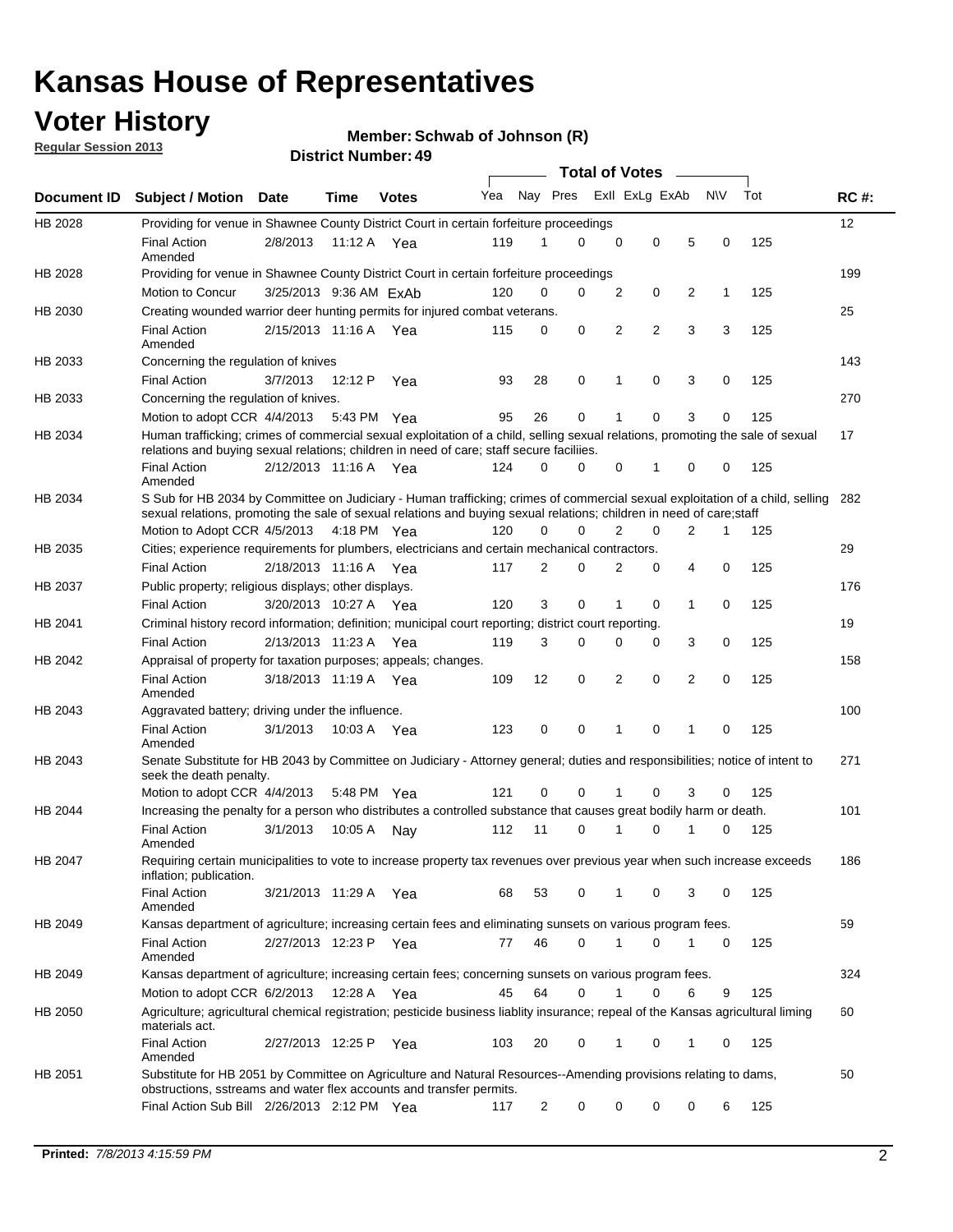### **Voter History**

**Member: Schwab of Johnson (R)** 

**Regular Session 2013**

|             |                                                                                                                                                                                                                                          |                       |             | טד . וסעווואזו וטווע |     |                |          | <b>Total of Votes</b> | $\sim$         |                |             |     |             |
|-------------|------------------------------------------------------------------------------------------------------------------------------------------------------------------------------------------------------------------------------------------|-----------------------|-------------|----------------------|-----|----------------|----------|-----------------------|----------------|----------------|-------------|-----|-------------|
| Document ID | <b>Subject / Motion Date</b>                                                                                                                                                                                                             |                       | <b>Time</b> | <b>Votes</b>         | Yea |                | Nay Pres | Exll ExLg ExAb        |                |                | <b>NV</b>   | Tot | <b>RC#:</b> |
| HB 2052     | Discharging a firearm inside or into a city; unlawful acts; exceptions.                                                                                                                                                                  |                       |             |                      |     |                |          |                       |                |                |             |     | 155         |
|             | <b>Final Action</b><br>Amended                                                                                                                                                                                                           | 3/14/2013 11:20 A Yea |             |                      | 121 | $\overline{2}$ | 0        | 0                     | 0              | 2              | 0           | 125 |             |
| HB 2052     | Senate Substitute for HB 2052 by Committee on Federal and State Affairs - Concerning firearms; personal and family<br>protection act; concealed handguns in public building; other changes; unlawful discharge of a firearm inside city. |                       |             |                      |     |                |          |                       |                |                |             |     | 300         |
|             | Motion to Adopt CCR 4/5/2013 10:24 P Yea                                                                                                                                                                                                 |                       |             |                      | 104 | 16             | $\Omega$ | 2                     | 0              | 2              | 1           | 125 |             |
| HB 2055     | Personal and Familly Protection Act; public buildings; adequate security.                                                                                                                                                                |                       |             |                      |     |                |          |                       |                |                |             |     | 156         |
|             | <b>Final Action</b><br>Amended                                                                                                                                                                                                           | 3/14/2013 11:26 A Yea |             |                      | 84  | 38             | 0        | 0                     | 0              | 2              | 1           | 125 |             |
| HB 2057     | Concerning property taxation; relating to county appraisers; appointing interim appraiser.                                                                                                                                               |                       |             |                      |     |                |          |                       |                |                |             |     | 208         |
|             | <b>Final Action</b>                                                                                                                                                                                                                      | 3/26/2013 9:55 AM Yea |             |                      | 119 | 0              | 0        | $\mathbf{1}$          | 0              | 5              | 0           | 125 |             |
| HB 2058     | Taxation of helium and certain other gases under mineral severance tax, and prohibition of certain refunds related thereto.                                                                                                              |                       |             |                      |     |                |          |                       |                |                |             |     | 159         |
|             | <b>Final Action</b>                                                                                                                                                                                                                      | 3/18/2013 11:21 A Yea |             |                      | 119 | 2              | 0        | $\overline{2}$        | $\Omega$       | 2              | $\Omega$    | 125 |             |
| HB 2059     | Income tax deductions and modifications and severance tax exemptions; basis of partner's interest and shareholder's stock;<br>statutory clarification.                                                                                   |                       |             |                      |     |                |          |                       |                |                |             |     | 14          |
|             | <b>Final Action</b><br>Amended                                                                                                                                                                                                           | 2/11/2013 11:42 A     |             | Yea                  | 122 | 2              | 0        | 0                     | 0              | 1              | 0           | 125 |             |
| HB 2059     | Income tax deductions and modifications and severance tax exemptions; basis of partner's interest and shareholder's stock;<br>statutory clarification.                                                                                   |                       |             |                      |     |                |          |                       |                |                |             |     | 293         |
|             | Motion to Concur                                                                                                                                                                                                                         | 4/5/2013              | 8:14 PM     | Nav                  | 0   | - 120          | 0        | 2                     | 0              | $\overline{2}$ | 1           | 125 |             |
| HB 2059     | Income tax rates, deductions and credits; rural opportunity zones; sales tax rates and distribution of revenue; severance tax;<br>and property tax exemptions for IRB property and property damaged by natural disaster.                 |                       |             |                      |     |                |          |                       |                |                |             |     | 322         |
|             | Motion to adopt CCR 6/2/2013                                                                                                                                                                                                             |                       | 12:11 A     | Yea                  | 69  | 45             | 0        | $\mathbf{1}$          | $\Omega$       | 6              | 4           | 125 |             |
| HB 2060     | Prohibiting certain confined persons from receiving food sales tax refunds and homestead property tax refunds.                                                                                                                           |                       |             |                      |     |                |          |                       |                |                |             |     | 10          |
|             | <b>Final Action</b><br>Amended                                                                                                                                                                                                           | 2/7/2013              | 11:18 A     | Yea                  | 123 | $\mathbf 0$    | 0        | $\Omega$              | 1              | 1              | 0           | 125 |             |
| HB 2065     | Creating the crime of home improvement fraud.                                                                                                                                                                                            |                       |             |                      |     |                |          |                       |                |                |             |     | 20          |
|             | <b>Final Action</b><br>Amended                                                                                                                                                                                                           | 2/13/2013 11:26 A Yea |             |                      | 106 | 16             | 0        | $\mathbf 0$           | 0              | 3              | 0           | 125 |             |
| HB 2066     | Physical therapists; evaluation and treatment of patients.                                                                                                                                                                               |                       |             |                      |     |                |          |                       |                |                |             |     | 26          |
|             | <b>Final Action</b><br>Amended                                                                                                                                                                                                           | 2/15/2013 11:18 A Yea |             |                      | 98  | 16             | 0        | 2                     | $\overline{2}$ | 3              | 4           | 125 |             |
| HB 2067     | Board of nursing; assistant attorneys general.                                                                                                                                                                                           |                       |             |                      |     |                |          |                       |                |                |             |     | 15          |
|             | <b>Final Action</b>                                                                                                                                                                                                                      | 2/11/2013 11:44 A Yea |             |                      | 123 | 1              | 0        | 0                     | 0              | 1              | 0           | 125 |             |
| HB 2069     | Public policy; certain city ordinances and county resolutions declared void.                                                                                                                                                             |                       |             |                      |     |                |          |                       |                |                |             |     | 102         |
|             | <b>Final Action</b><br>Amended                                                                                                                                                                                                           | 3/1/2013              | 10:06 A     | Yea                  | 92  | 31             | $\Omega$ | 1                     | $\Omega$       | 1              | $\mathbf 0$ | 125 |             |
| HB 2069     | Public policy; certain city ordinances and county resolutions declared void.                                                                                                                                                             |                       |             |                      |     |                |          |                       |                |                |             |     | 292         |
|             | <b>Motion to Concur</b>                                                                                                                                                                                                                  | 4/5/2013              |             | 8:04 PM Yea          | 88  | 32             | 0        | 2                     | 0              | $\overline{2}$ | 1           | 125 |             |
| HB 2070     | Appearance bond conditions; surety and bounty hunter regulation.                                                                                                                                                                         |                       |             |                      |     |                |          |                       |                |                |             |     | 103         |
|             | <b>Final Action</b><br>Amended                                                                                                                                                                                                           | 3/1/2013              |             | 10:08 A Yea          | 122 | $\mathbf{1}$   | 0        | $\mathbf{1}$          | 0              | 1              | 0           | 125 |             |
| HB 2074     | Cities and counties; solid waste disposal areas; restrictions.                                                                                                                                                                           |                       |             |                      |     |                |          |                       |                |                |             |     | 139         |
|             | <b>Emergency Final</b><br><b>Action Amend</b>                                                                                                                                                                                            | 3/1/2013              |             | 1:11 PM Yea          | 102 | 19             | 0        | 1                     | 0              | 1              | 2           | 125 |             |
| HB 2075     | Cities; qualifications and rehabilitation of abandoned property.                                                                                                                                                                         |                       |             |                      |     |                |          |                       |                |                |             |     | 61          |
|             | <b>Final Action</b><br>Amended                                                                                                                                                                                                           | 2/27/2013 12:27 P     |             | Nav                  | 72  | 51             | 0        | 1                     | 0              | 1              | 0           | 125 |             |
| HB 2077     | Granting professional licenses to military service members.<br><b>Final Action</b><br>Amended                                                                                                                                            | 2/26/2013 2:13 PM Yea |             |                      | 119 | 0              | 0        | $\overline{2}$        | 0              | $\overline{2}$ | 2           | 125 | 51          |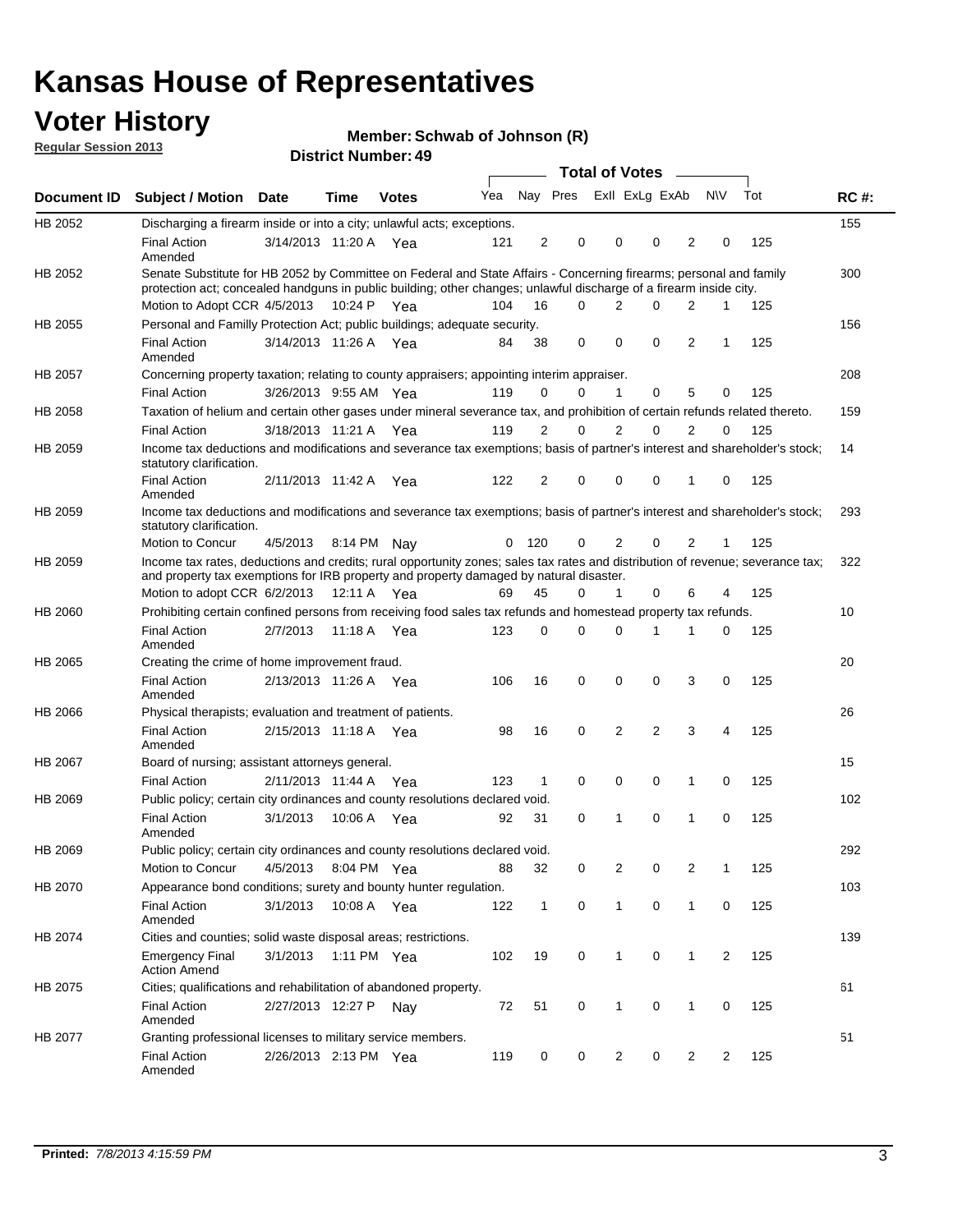### **Voter History**

**Member: Schwab of Johnson (R)** 

**Regular Session 2013**

|                    |                                                                                                                                                                                                       |                       |             | טד . וסעווואזו וטווע |     |              |             | <b>Total of Votes</b> |             | $\sim$         |                |     |             |
|--------------------|-------------------------------------------------------------------------------------------------------------------------------------------------------------------------------------------------------|-----------------------|-------------|----------------------|-----|--------------|-------------|-----------------------|-------------|----------------|----------------|-----|-------------|
| <b>Document ID</b> | <b>Subject / Motion Date</b>                                                                                                                                                                          |                       | <b>Time</b> | <b>Votes</b>         | Yea | Nay Pres     |             | Exll ExLg ExAb        |             |                | <b>NV</b>      | Tot | <b>RC#:</b> |
| HB 2078            | Authorizing certain licensing boards to accept education, training or experience completed in the military towards licensure in<br>this state.                                                        |                       |             |                      |     |              |             |                       |             |                |                |     | 52          |
|                    | <b>Final Action</b><br>Amended                                                                                                                                                                        | 2/26/2013 2:14 PM Yea |             |                      | 119 | 0            | 0           | 2                     | 0           | $\overline{2}$ | 2              | 125 |             |
| HB 2078            | Authorizing certain licensing boards to accept education, training or experience of military service members towards obtaining 275<br>licensure in this state.                                        |                       |             |                      |     |              |             |                       |             |                |                |     |             |
|                    | Motion to adopt CCR 4/5/2013                                                                                                                                                                          |                       | 11:42 A     | Yea                  | 120 | 0            | $\mathbf 0$ | $\overline{2}$        | 0           | 3              | 0              | 125 |             |
| HB 2081            | Forfeiture of property related to violations of certain criminal acts.                                                                                                                                |                       |             |                      |     |              |             |                       |             |                |                |     | 18          |
|                    | <b>Final Action</b><br>Amended                                                                                                                                                                        | 2/12/2013 11:17 A Yea |             |                      | 124 | 0            | 0           | $\Omega$              | 1           | 0              | 0              | 125 |             |
| HB 2081            | Forfeiture of property related to violations of certain criminal acts.                                                                                                                                |                       |             |                      |     |              |             |                       |             |                |                |     | 306         |
|                    | Motion to adopt CCR 5/10/2013 10:38 A                                                                                                                                                                 |                       |             | Yea                  | 121 | 0            | 0           | 1                     | 1           | 2              | 0              | 125 |             |
| HB 2083            | Public employees relations boards; assessment of certain costs.                                                                                                                                       |                       |             |                      |     |              |             |                       |             |                |                |     | 104         |
|                    | <b>Final Action</b><br>Amended                                                                                                                                                                        | 3/1/2013              | 10:09 A     | Yea                  | 87  | 36           | 0           | 1                     | 0           | 1              | 0              | 125 |             |
| HB 2084            | Tax credits for community services contributions; youth apprenticeship and entrepreneurship.                                                                                                          |                       |             |                      |     |              |             |                       |             |                |                |     | 105         |
|                    | <b>Final Action</b><br>Amended                                                                                                                                                                        | 3/1/2013              | 10:11 A     | Yea                  | 120 | 3            | $\Omega$    |                       | $\mathbf 0$ | 1              | 0              | 125 |             |
| HB 2084            | Tax credits for community services contributions; youth apprenticeship and entrepreneurship.                                                                                                          |                       |             |                      |     |              |             |                       |             |                |                |     | 316         |
|                    | Sub Motion to Concur 5/24/2013 9:33 AM ExAb                                                                                                                                                           |                       |             |                      | 5   | - 109        | $\Omega$    | 1                     | $\Omega$    | 9              | 1              | 125 |             |
| HB 2086            | Eligible infrastructure costs for tax increment financing and community improvement districts; bond repayment tax revenue<br>pledge requirements.                                                     |                       |             |                      |     |              |             |                       |             |                |                |     | 160         |
|                    | <b>Final Action</b>                                                                                                                                                                                   | 3/18/2013 11:24 A     |             | Nay                  | 61  | 60           | 0           | 2                     | 0           | 2              | 0              | 125 |             |
| HB 2086            | Eligible infrastructure costs for tax increment financing and community improvement districts; bond repayment tax revenue<br>pledge requirements.                                                     |                       |             |                      |     |              |             |                       |             |                |                |     | 173         |
|                    | <b>Final Action</b>                                                                                                                                                                                   | 3/19/2013 5:25 PM     |             | Yea                  | 81  | 41           | 0           | 1                     | 0           | 1              | 1              | 125 |             |
| HB 2091            | Publication of delinquent personal property tax statements.                                                                                                                                           |                       |             |                      |     |              |             |                       |             |                |                |     | 161         |
|                    | <b>Final Action</b><br>Amended                                                                                                                                                                        | 3/18/2013 11:25 A     |             | Yea                  | 81  | 40           | 0           | 2                     | 0           | $\overline{2}$ | 0              | 125 |             |
| HB 2093            | Amending the crime of identity theft.                                                                                                                                                                 |                       |             |                      |     |              |             |                       |             |                |                |     | 106         |
|                    | <b>Final Action</b><br>Amended                                                                                                                                                                        | 3/1/2013              | 10:12 A     | Yea                  | 123 | 0            | $\Omega$    | 1                     | 0           | 1              | 0              | 125 |             |
| HB 2093            | Senate Substitute for HB 2093 by Committee on Judiciary - Identity theft and identity fraud; unlawful acts concerning<br>computers; DNA testing and exculpatory evidence; murder in the first degree. |                       |             |                      |     |              |             |                       |             |                |                |     | 289         |
|                    | Motion to Adopt CCR 4/5/2013 7:49 PM Yea                                                                                                                                                              |                       |             |                      | 118 | 2            | 0           | 2                     | 0           | 2              | 1              | 125 |             |
| HB 2094            | Student electronic privacy at public and private postsecondary educational institutions.                                                                                                              |                       |             |                      |     |              |             |                       |             |                |                |     | 164         |
|                    | <b>Final Action</b><br>Amended                                                                                                                                                                        | 3/19/2013 10:33 A     |             | Yea                  | 123 | 0            | 0           | 1                     | 0           | 1              | 0              | 125 |             |
| HB 2096            | Local governmental entities and investment of public moneys.                                                                                                                                          |                       |             |                      |     |              |             |                       |             |                |                |     | 23          |
|                    | <b>Final Action</b>                                                                                                                                                                                   | 2/14/2013 11:21 A     |             | Yea                  | 123 | 0            | 0           | 0                     | 0           | 1              | 1              | 125 |             |
| HB 2099            | Insurance- updating certain statutory references.                                                                                                                                                     |                       |             |                      |     |              |             |                       |             |                |                |     | 71          |
|                    | <b>Final Action</b><br>Amended                                                                                                                                                                        | 2/28/2013 11:23 A     |             | Yea                  | 124 | 0            | 0           | 1                     | 0           | 0              | 0              | 125 |             |
| HB 2101            | Interstate transmission siting compact.                                                                                                                                                               |                       |             |                      |     |              |             |                       |             |                |                |     | 209         |
|                    | <b>Final Action</b><br>Amended                                                                                                                                                                        | 3/26/2013 9:56 AM Nay |             |                      | 118 | $\mathbf{1}$ | 0           | 1                     | 0           | 5              | 0              | 125 |             |
| HB 2105            | Substitute HB 2105 by Committee on Commerce, Labor and Economic Development - Employment security law.                                                                                                |                       |             |                      |     |              |             |                       |             |                |                |     | 107         |
|                    | Final Action Sub Bill 3/1/2013                                                                                                                                                                        |                       | 10:13 A Yea |                      | 88  | 35           | 0           |                       | 0           | 1              | 0              | 125 |             |
| HB 2105            | Substitute HB 2105 by Committee on Commerce, Labor and Economic Development - Employment security law.                                                                                                |                       |             |                      |     |              |             |                       |             |                |                |     | 298         |
|                    | Motion to adopt CCR 4/5/2013                                                                                                                                                                          |                       | 9:46 PM Yea |                      | 89  | 31           | 0           | 2                     | 0           | 2              | 1              | 125 |             |
| HB 2106            | Portable electronics insurance act.                                                                                                                                                                   |                       |             |                      |     |              |             |                       |             |                |                |     | 133         |
|                    | <b>Emergency Final</b><br>Action                                                                                                                                                                      | 3/1/2013              | 1:03 PM Yea |                      | 117 | 4            | 0           | $\mathbf{1}$          | 0           | $\mathbf{1}$   | $\overline{2}$ | 125 |             |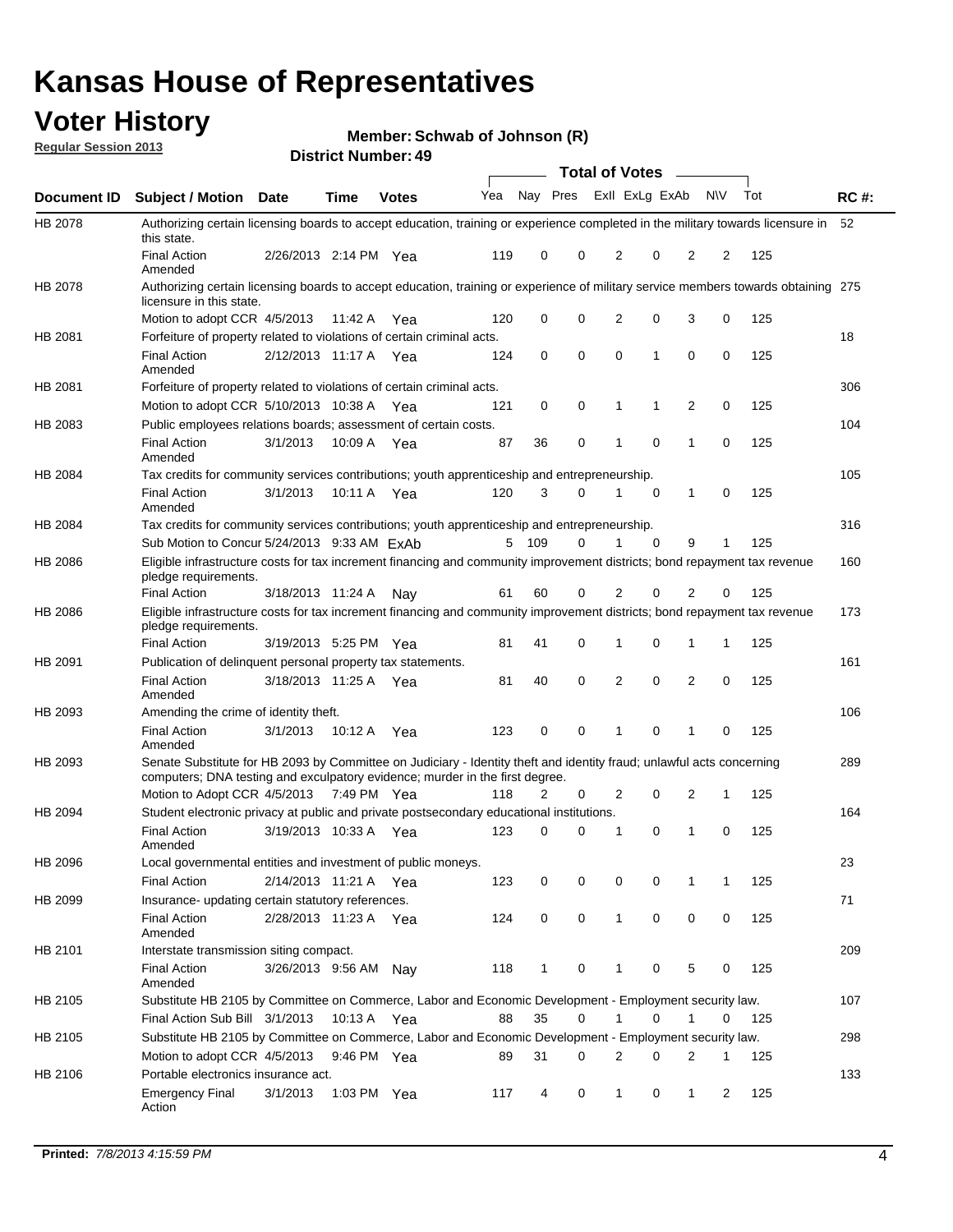### **Voter History**

**Member: Schwab of Johnson (R)** 

**Regular Session 2013**

|                |                                                                                                                                                                                                                                                                      |                       |             |              |     |                         | <b>Total of Votes</b> |                |                |                |                |     |             |
|----------------|----------------------------------------------------------------------------------------------------------------------------------------------------------------------------------------------------------------------------------------------------------------------|-----------------------|-------------|--------------|-----|-------------------------|-----------------------|----------------|----------------|----------------|----------------|-----|-------------|
| Document ID    | Subject / Motion Date                                                                                                                                                                                                                                                |                       | Time        | <b>Votes</b> | Yea | Nay Pres                |                       |                | Exll ExLg ExAb |                | <b>NV</b>      | Tot | <b>RC#:</b> |
| HB 2107        | Insurance; enacting the electronic notice and document act.                                                                                                                                                                                                          |                       |             |              |     |                         |                       |                |                |                |                |     | 134         |
|                | Emergency Final<br><b>Action Amend</b>                                                                                                                                                                                                                               | 3/1/2013              | 1:04 PM Yea |              | 121 | 0                       | 0                     | 1              | 0              |                | $\overline{2}$ | 125 |             |
| <b>HB 2107</b> | Insurance; enacting the electronic notice and document act, return of premiums separate from the notice of adverse<br>underwriting decision, statutory updates, uninsurable health plan increase in lifetime limit, mandate lite, certain company<br>dividend plans. |                       |             |              |     |                         |                       |                |                |                |                |     | 281         |
|                | Motion to Adopt CCR 4/5/2013                                                                                                                                                                                                                                         |                       | 4:06 PM Yea |              | 69  | 50                      | 0                     | 2              | 0              | 3              | $\mathbf{1}$   | 125 |             |
| HB 2109        | School finance; military pupil count.                                                                                                                                                                                                                                |                       |             |              |     |                         |                       |                |                |                |                |     | 108         |
|                | <b>Final Action</b>                                                                                                                                                                                                                                                  | 3/1/2013              | 10:15A      | Nav          | 104 | 19                      | $\mathbf 0$           | 1              | 0              | 1              | 0              | 125 |             |
| HB 2109        | Enacting the Kansas children's protection act.                                                                                                                                                                                                                       |                       |             |              |     |                         |                       |                |                |                |                |     | 277         |
|                | Motion to Adopt CCR 4/5/2013                                                                                                                                                                                                                                         |                       | 12:31 P     | Yea          | 116 | $\overline{\mathbf{c}}$ | $\mathbf 0$           | 2              | 0              | 3              | $\overline{c}$ | 125 |             |
| HB 2112        | Campaign finance; transfer of campaign money to another candidacy.                                                                                                                                                                                                   |                       |             |              |     |                         |                       |                |                |                |                |     | 72          |
|                | <b>Final Action</b><br>Amended                                                                                                                                                                                                                                       | 2/28/2013 11:25 A Yea |             |              | 95  | 29                      | 0                     | 1              | 0              | 0              | $\mathbf 0$    | 125 |             |
| HB 2114        | Debt setoff; collection assistance fee.                                                                                                                                                                                                                              |                       |             |              |     |                         |                       |                |                |                |                |     | 21          |
|                | <b>Final Action</b>                                                                                                                                                                                                                                                  | 2/13/2013 11:34 A     |             | Nav          | 90  | 32                      | 0                     | 0              | 0              | 3              | 0              | 125 |             |
| HB 2115        | Relating to the employment of retired judges and justices.                                                                                                                                                                                                           |                       |             |              |     |                         |                       |                |                |                |                |     | 73          |
|                | <b>Final Action</b>                                                                                                                                                                                                                                                  | 2/28/2013 11:27 A     |             | Yea          | 124 | 0                       | $\mathbf 0$           | 1              | 0              | 0              | 0              | 125 |             |
| HB 2115        | Courts; employment of retired judges and justices; court debt setoff.                                                                                                                                                                                                |                       |             |              |     |                         |                       |                |                |                |                |     | 309         |
|                | Motion to Adopt CCR 5/14/2013 2:14 PM N\V                                                                                                                                                                                                                            |                       |             |              | 100 | 13                      | 0                     | 1              | 0              | 9              | 2              | 125 |             |
| HB 2118        | Preservation of historic property; environs authority deleted.                                                                                                                                                                                                       |                       |             |              |     |                         |                       |                |                |                |                |     | 62          |
|                | <b>Final Action</b>                                                                                                                                                                                                                                                  | 2/27/2013 12:30 P     |             | Yea          | 99  | 24                      | 0                     | $\mathbf{1}$   | 0              | 1              | 0              | 125 |             |
| HB 2120        | Updating provisions relating to the Kansas bureau of investigations DNA database.                                                                                                                                                                                    |                       |             |              |     |                         |                       |                |                |                |                |     | 109         |
|                | <b>Final Action</b><br>Amended                                                                                                                                                                                                                                       | 3/1/2013              | 10:16 A     | Yea          | 121 | 2                       | 0                     | 1              | 0              | 1              | 0              | 125 |             |
| HB 2120        | Updating provisions relating to DNA collection and DNA evidence; amending the definition of a bet for purposes of the Kansas 302                                                                                                                                     |                       |             |              |     |                         |                       |                |                |                |                |     |             |
|                | criminal code; sentencing for possession of a firearm during a drug felony                                                                                                                                                                                           |                       |             |              |     |                         |                       |                |                |                |                |     |             |
|                | Motion to adopt CCR 5/9/2013                                                                                                                                                                                                                                         |                       | 11:32 A     | Nav          | 74  | 49                      | 0                     |                | 0              | 1              | 0              | 125 |             |
| HB 2122        | Real estate brokers and salespersons; licensing requirements; sales transaction requirements.                                                                                                                                                                        |                       |             |              |     |                         |                       |                |                |                |                |     | 37          |
|                | <b>Final Action</b><br>Amended                                                                                                                                                                                                                                       | 2/20/2013 11:13 A     |             | Yea          | 121 | $\mathbf{1}$            | 0                     | 1              | 0              | 2              | 0              | 125 |             |
| HB 2125        | Increasing real estate broker's and salesperson's license fees.                                                                                                                                                                                                      |                       |             |              |     |                         |                       |                |                |                |                |     | 38          |
|                | <b>Final Action</b>                                                                                                                                                                                                                                                  | 2/20/2013 12:16 P     |             | Nav          | 71  | 50                      | 1                     | 0              | 0              | 0              | 3              | 125 |             |
| HB 2128        | Open records act; exceptions.                                                                                                                                                                                                                                        |                       |             |              |     |                         |                       |                |                |                |                |     | 74          |
|                | <b>Final Action</b><br>Amended                                                                                                                                                                                                                                       | 2/28/2013 11:28 A     |             | Yea          | 124 | 0                       | 0                     | 1              | 0              | 0              | 0              | 125 |             |
| HB 2128        | Open records act; exceptions.                                                                                                                                                                                                                                        |                       |             |              |     |                         |                       |                |                |                |                |     | 259         |
|                | Motion to Concur                                                                                                                                                                                                                                                     | 4/3/2013              | 10:29 A     | Yea          | 119 | 0                       | 0                     |                | 0              | 3              | 2              | 125 |             |
| HB 2130        | Elections; petition circulators.                                                                                                                                                                                                                                     |                       |             |              |     |                         |                       |                |                |                |                |     | 30          |
|                | <b>Final Action</b>                                                                                                                                                                                                                                                  | 2/18/2013 11:17 A     |             | Yea          | 118 | $\mathbf{1}$            | 0                     | $\overline{c}$ | 0              | 4              | 0              | 125 |             |
| HB 2135        | Property tax exemption; military housing.                                                                                                                                                                                                                            |                       |             |              |     |                         |                       |                |                |                |                |     | 162         |
|                | <b>Final Action</b>                                                                                                                                                                                                                                                  | 3/18/2013 11:27 A     |             | Yea          | 117 | 4                       | 0                     | $\overline{c}$ | 0              | 2              | 0              | 125 |             |
| HB 2138        | Repealing statutes related to oil and gas.                                                                                                                                                                                                                           |                       |             |              |     |                         |                       |                |                |                |                |     | 53          |
|                | <b>Final Action</b><br>Amended                                                                                                                                                                                                                                       | 2/26/2013 2:16 PM Yea |             |              | 119 | 0                       | 0                     | 2              | 0              | 2              | 2              | 125 |             |
| HB 2139        | Canceled warrants.                                                                                                                                                                                                                                                   |                       |             |              |     |                         |                       |                |                |                |                |     | 75          |
|                | <b>Final Action</b><br>Amended                                                                                                                                                                                                                                       | 2/28/2013 11:30 A     |             | Yea          | 99  | 25                      | 0                     | 1              | 0              | 0              | 0              | 125 |             |
| HB 2139        | Canceled warrants.                                                                                                                                                                                                                                                   |                       |             |              |     |                         |                       |                |                |                |                |     | 266         |
|                | Motion to Concur                                                                                                                                                                                                                                                     | 4/4/2013              | 2:40 PM Yea |              | 114 | 8                       | 0                     | $\mathbf{1}$   | 0              | $\overline{2}$ | 0              | 125 |             |
| HB 2140        | Repealing K.S.A. 72-60b03                                                                                                                                                                                                                                            |                       |             |              |     |                         |                       |                |                |                |                |     | 39          |
|                | <b>Final Action</b>                                                                                                                                                                                                                                                  | 2/20/2013 12:17 P     |             | Yea          | 122 | 0                       | 0                     | 0              | 0              | 0              | 3              | 125 |             |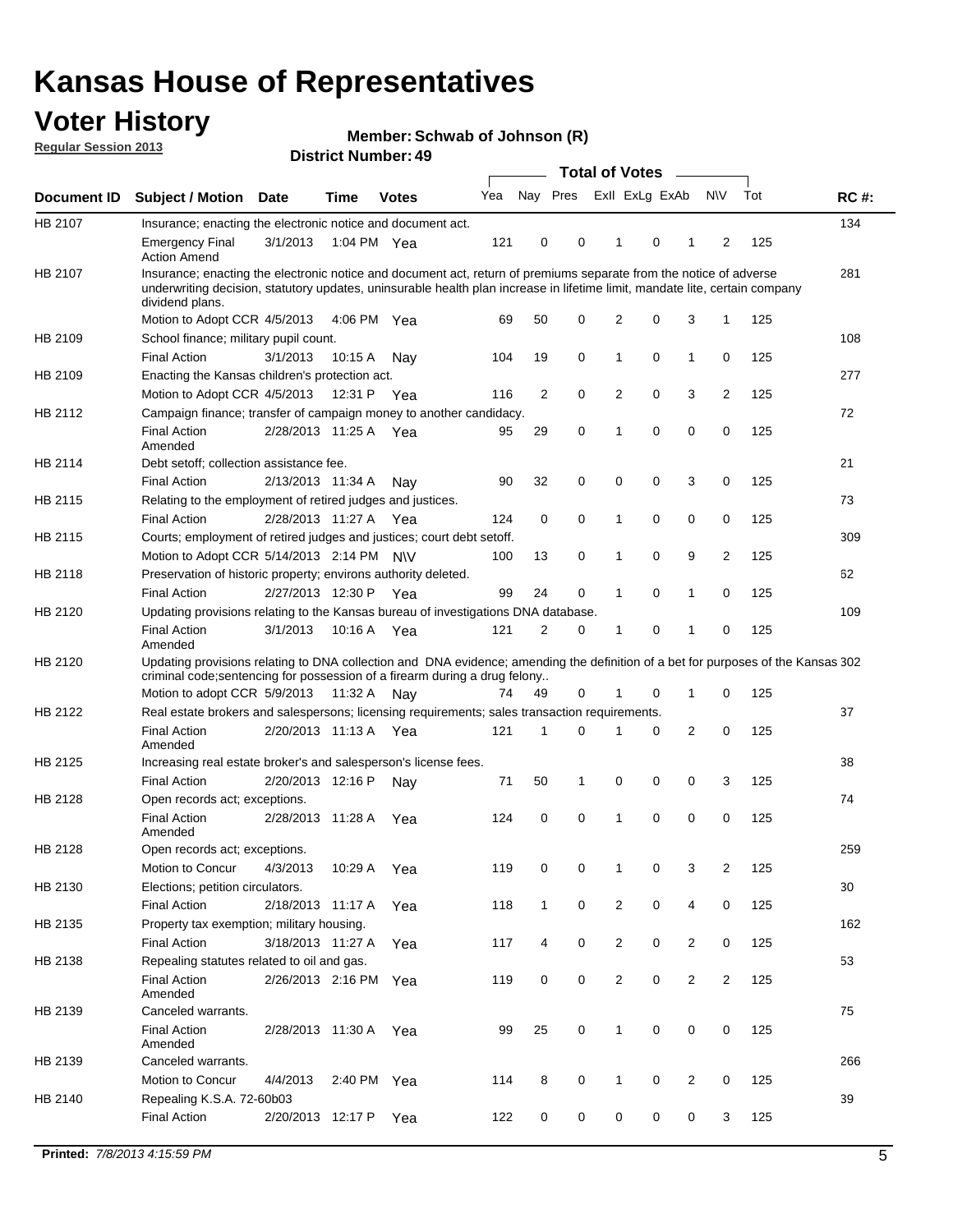### **Voter History**

**Member: Schwab of Johnson (R)** 

**Regular Session 2013**

|             |                                                                                                                                                                                          |                                   |             | טד <sub>י י</sub> וסעווואר ועוווסוש |                             |             |          | Total of Votes – |          |                |           |            |             |
|-------------|------------------------------------------------------------------------------------------------------------------------------------------------------------------------------------------|-----------------------------------|-------------|-------------------------------------|-----------------------------|-------------|----------|------------------|----------|----------------|-----------|------------|-------------|
| Document ID | Subject / Motion Date                                                                                                                                                                    |                                   | <b>Time</b> | <b>Votes</b>                        | Yea Nay Pres ExII ExLg ExAb |             |          |                  |          |                | <b>NV</b> | Tot        | <b>RC#:</b> |
| HB 2141     | Repealer; elections process for certain unified school districts.<br><b>Final Action</b>                                                                                                 | 2/14/2013 11:23 A Yea             |             |                                     | 123                         | 0           | 0        | 0                | 0        | 1              | 1         | 125        | 24          |
| HB 2142     | Certain educational statutes concerning USD land transfers and higher education loan and grant programs.<br><b>Final Action</b>                                                          | 2/20/2013 12:19 P Yea             |             |                                     | 122                         | 0           | 0        | $\Omega$         | 0        | $\Omega$       | 3         | 125        | 40          |
| HB 2143     | Repealing outdated provisions relating to the purchase of certain real estate by the department of corrections.<br><b>Final Action</b>                                                   | 2/20/2013 11:09 A Yea             |             |                                     | 122                         | 0           | 0        |                  | 0        | 2              | 0         | 125        | 34          |
| HB 2144     | Repealing unnecessary statutes relating to juveniles.<br><b>Final Action</b>                                                                                                             | 2/28/2013 11:32 A Yea             |             |                                     | 124                         | $\mathbf 0$ | 0        | 1                | 0        | $\Omega$       | 0         | 125        | 76          |
| HB 2145     | Repealing K.S.A. 75-5028; concerning the sale of real estate by the secretary of transportation.<br><b>Final Action</b>                                                                  | 2/20/2013 11:11 A Yea             |             |                                     | 122                         | 0           | $\Omega$ |                  | $\Omega$ | $\overline{2}$ | 0         | 125        | 35          |
| HB 2146     | Repealing the cancer drug repository program K.S.A. 2012 Supp. 65-1664 through 65-1667 and amending K.S.A. 2012 Supp. 77<br>65-1636.<br><b>Final Action</b>                              | 2/28/2013 11:33 A                 |             | Yea                                 | 124                         | 0           | 0        |                  | 0        | 0              | 0         | 125        |             |
| HB 2147     | Repealer; use of metric system on certain road signs and markers, moving of heavy vehicles on bridges or culverts, interstate 94<br>bridges.                                             |                                   |             |                                     |                             |             |          |                  |          |                |           |            |             |
| HB 2148     | <b>Final Action</b><br>Repealers; postsecondary education scholarship provisions.<br><b>Final Action</b>                                                                                 | 3/1/2013<br>2/20/2013 12:21 P Yea |             | 9:52 AM Yea                         | 123<br>106                  | 0<br>16     | 0<br>0   | 0                | 0<br>0   | 1<br>0         | 0<br>3    | 125<br>125 | 41          |
| HB 2149     | Repealers; postsecondary education student loans and tuition grants.<br><b>Final Action</b>                                                                                              | 2/20/2013 12:22 P                 |             | Yea                                 | 108                         | 14          | 0        | 0                | 0        | 0              | 3         | 125        | 42          |
| HB 2149     | Repealing a \$500,000 transfer from highway patrol training center fund to the state general fund.<br>Motion to Concur                                                                   | 5/23/2013 10:22 A ExAb            |             |                                     | 113                         | 0           | 0        | 1                | 0        | 8              | 3         | 125        | 314         |
| HB 2150     | Repealers; workforce development loan program act.<br><b>Final Action</b>                                                                                                                | 2/28/2013 11:34 A Yea             |             |                                     | 94                          | 30          | 0        | 1                | $\Omega$ | 0              | 0         | 125        | 78          |
| HB 2150     | Senate Substitute for HB 2150 by Committee on Commerce--Concerning the Kansas employment first oversight commission.<br>Motion to Concur                                                 | 4/4/2013 2:44 PM Yea              |             |                                     | 110                         | 12          | 0        | 1                | 0        | 2              | 0         | 125        | 267         |
| HB 2151     | Repealers; report on medically underserved areas of the state.<br><b>Final Action</b>                                                                                                    | 2/27/2013 12:31 P                 |             | Yea                                 | 123                         | 0           | 0        | 1                | 0        | 1              | 0         | 125        | 63          |
| HB 2152     | Repealer: uniform land sales practices act.<br><b>Final Action</b>                                                                                                                       | 2/20/2013 11:12 A                 |             | Yea                                 | 122                         | 0           | 0        | 1                | 0        | 2              | 0         | 125        | 36          |
| HB 2153     | Unused medications act; dontating entities.<br><b>Final Action</b>                                                                                                                       | 2/27/2013 12:33 P                 |             | Yea                                 | 123                         | 0           | 0        | 1                | 0        | 1              | 0         | 125        | 64          |
| HB 2154     | Amended<br>Senate Substitute for HB 2154 by Committee on Public Health and Welfare--Cosmetology; relating to licensure and renewal of 31<br>persons, salons and clinics.                 |                                   |             |                                     |                             |             |          |                  |          |                |           |            |             |
|             | Final Action<br>Amended                                                                                                                                                                  | 2/18/2013 11:19 A Yea             |             |                                     | 119                         | 0           | 0        | 2                | 0        | 4              | 0         | 125        |             |
| HB 2155     | Cosmetology; relating to licensure and renewal.<br><b>Final Action</b><br>Amended                                                                                                        | 2/18/2013 11:21 A Yea             |             |                                     | 119                         | 0           | 0        | 2                | 0        | 4              | 0         | 125        | 32          |
| HB 2156     | Repealers; school finance; area vocational school fund; local effort as applied to U.S.D. No. 450<br><b>Final Action</b>                                                                 | 2/20/2013 12:23 P                 |             | Yea                                 | 122                         | 0           | 0        | 0                | 0        | 0              | 3         | 125        | 43          |
| HB 2160     | Quality care assessment on skilled nursing care facilities.<br><b>Final Action</b>                                                                                                       | 3/7/2013                          | 12:13 P     | Yea                                 | 100                         | 21          | 0        | 1                | 0        | 3              | 0         | 125        | 144         |
| HB 2162     | Prohibition on use of state appropriated moneys to lobby relating to gun control at federal, state and local ogvernment level.<br><b>Final Action</b>                                    | 2/28/2013 11:36 A Yea             |             |                                     | 120                         | 4           | 0        | 1                | 0        | 0              | 0         | 125        | 79          |
| HB 2162     | Amended<br>Prohibition on use of state appropriated moneys to lobby at federal, state and local government levels relating to gun control.<br>Motion to adopt CCR 5/21/2013 2:52 PM ExAb |                                   |             |                                     | 83                          | 28          | 0        | 1                | 0        | 13             | 0         | 125        | 312         |
| HB 2163     | Relating to garnishment proceedings.<br><b>Final Action</b>                                                                                                                              | 2/28/2013 11:37 A                 |             | Yea                                 | 124                         | 0           | 0        | 1                | 0        | 0              | 0         | 125        | 80          |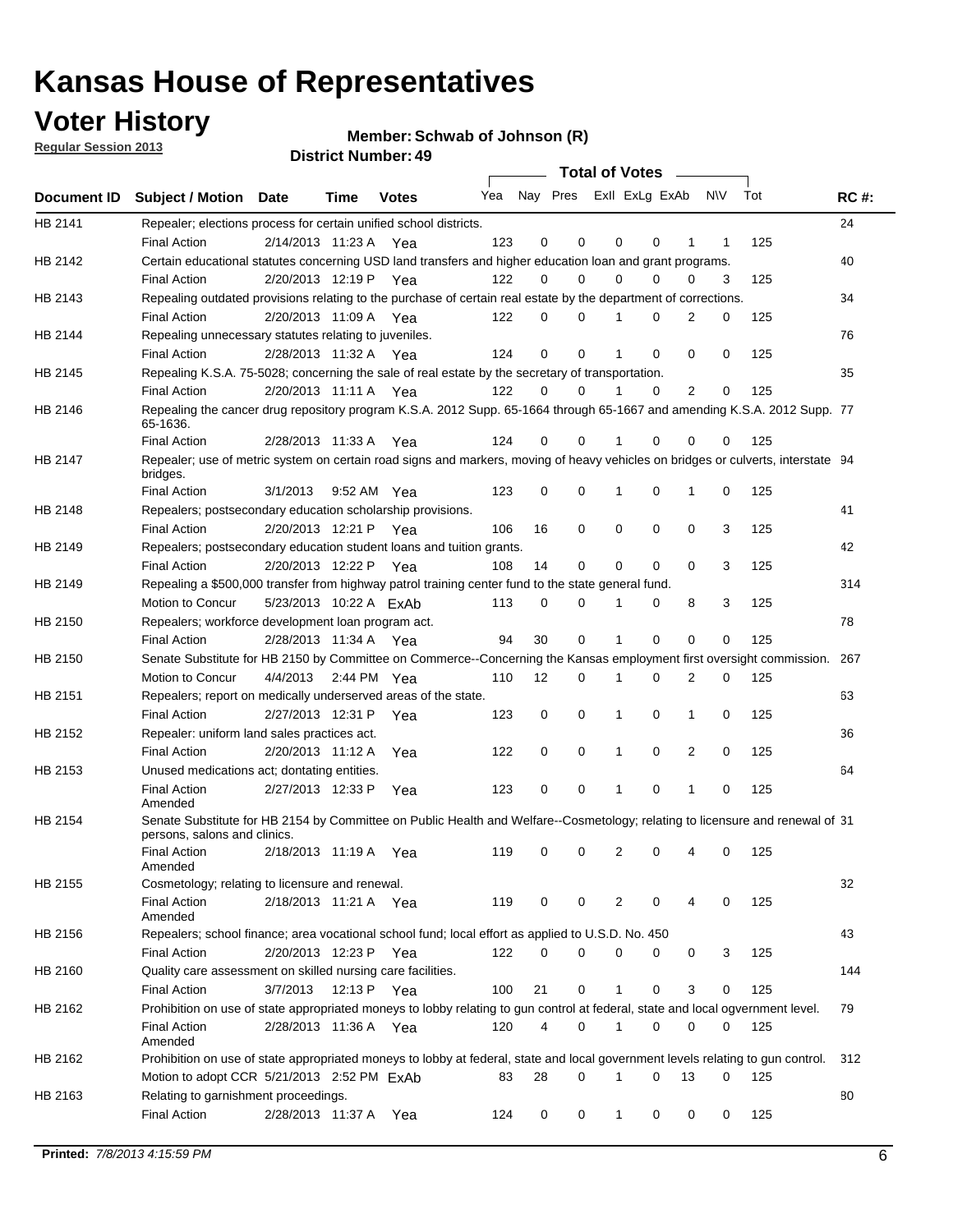### **Voter History**

**Member: Schwab of Johnson (R)** 

**Regular Session 2013**

|             |                                                                                                                                                                                                                                    |                       |             |              |     |              |          | <b>Total of Votes</b> |   |                |              |     |             |
|-------------|------------------------------------------------------------------------------------------------------------------------------------------------------------------------------------------------------------------------------------|-----------------------|-------------|--------------|-----|--------------|----------|-----------------------|---|----------------|--------------|-----|-------------|
| Document ID | <b>Subject / Motion</b>                                                                                                                                                                                                            | Date                  | Time        | <b>Votes</b> | Yea | Nay Pres     |          | Exll ExLg ExAb        |   |                | <b>NV</b>    | Tot | <b>RC#:</b> |
| HB 2164     | Relating to jurors; information disqualifying prospective juror from jury service.                                                                                                                                                 |                       |             |              |     |              |          |                       |   |                |              |     | 47          |
|             | <b>Final Action</b><br>Amended                                                                                                                                                                                                     | 2/25/2013 12:12 P     |             | <b>NV</b>    | 75  | 45           | 0        | 0                     | 0 | 0              | 5            | 125 |             |
| HB 2164     | Juries and grand juries.<br>Motion to Adopt CCR 4/5/2013                                                                                                                                                                           |                       |             | 5:53 PM Yea  | 92  | 28           | 0        | 2                     | 0 | 2              | 1            | 125 | 284         |
| HB 2166     |                                                                                                                                                                                                                                    |                       |             |              |     |              |          |                       |   |                |              |     | 165         |
|             | Sub HB 2166 by Committee on Judiciary -- Relating to the medical assistance recovery program.<br>Final Action Sub Bill 3/19/2013 10:34 A Yea                                                                                       |                       |             |              | 112 | 11           | 0        |                       | 0 | 1              | 0            | 125 |             |
|             | Amended                                                                                                                                                                                                                            |                       |             |              |     |              |          |                       |   |                |              |     |             |
| HB 2167     | Establishing Native American legislative day at the capitol.                                                                                                                                                                       |                       |             |              |     |              |          |                       |   |                |              |     | 54          |
|             | <b>Final Action</b>                                                                                                                                                                                                                | 2/26/2013 2:17 PM Yea |             |              | 119 | 0            | 0        | 2                     | 0 | $\overline{2}$ | 2            | 125 |             |
| HB 2167     | Senate Substitute for HB 2167 by Committee on Federal and State Affairs -- Concerning fireworks; regulations thereof.                                                                                                              |                       |             |              |     |              |          |                       |   |                |              |     | 261         |
|             | Motion to Concur                                                                                                                                                                                                                   | 4/4/2013 11:11 A Yea  |             |              | 100 | 23           | 0        |                       | 0 | 1              | $\Omega$     | 125 |             |
| HB 2169     | Allowing for proceedings to determine final disposition of prisoner's pending probation revocations.                                                                                                                               |                       |             |              |     |              |          |                       |   |                |              |     | 49          |
|             | <b>Final Action</b>                                                                                                                                                                                                                | 2/26/2013 2:10 PM Yea |             |              | 119 | $\Omega$     | $\Omega$ | 0                     | 0 | 0              | 6            | 125 |             |
| HB 2170     | Concerning sentencing dispositions, probation and postrelease supervision.                                                                                                                                                         |                       |             |              |     |              |          |                       |   |                |              |     | 110         |
|             | <b>Final Action</b><br>Amended                                                                                                                                                                                                     | 3/1/2013              | 10:23 A Nay |              | 79  | 44           | 0        | 1                     | 0 | $\mathbf{1}$   | 0            | 125 |             |
| HB 2170     | Concerning sentencing dispositions, probation and postrelease supervision.                                                                                                                                                         |                       |             |              |     |              |          |                       |   |                |              |     | 256         |
|             | Motion to Concur                                                                                                                                                                                                                   | 4/1/2013              | 10:54 A     | Nav          | 75  | 44           | 0        | 1                     | 0 | 2              | 3            | 125 |             |
| HB 2172     | Cemeteries; cemetery corporations and cemetery merchandise.                                                                                                                                                                        |                       |             |              |     |              |          |                       |   |                |              |     | 81          |
|             | <b>Final Action</b><br>Amended                                                                                                                                                                                                     | 2/28/2013 11:38 A     |             | Yea          | 124 | 0            | 0        | 1                     | 0 | 0              | 0            | 125 |             |
| HB 2176     | The Eisenhower foundation license plate.                                                                                                                                                                                           |                       |             |              |     |              |          |                       |   |                |              |     | 57          |
|             | <b>Final Action</b>                                                                                                                                                                                                                | 2/27/2013 12:11 P     |             | Yea          | 112 | 11           | 0        | $\Omega$              | 0 | 1              |              | 125 |             |
| HB 2177     | Relating to motor carriers; concerning safety rules and regulations; certificates of convenience and necessity; transportation of 55<br>certain materials.                                                                         |                       |             |              |     |              |          |                       |   |                |              |     |             |
|             | <b>Final Action</b><br>Amended                                                                                                                                                                                                     | 2/26/2013 2:18 PM Yea |             |              | 119 | $\mathbf 0$  | 0        | 2                     | 0 | 2              | 2            | 125 |             |
| HB 2179     | Amending the secretary of labor's role of taking assignment of wage claims.                                                                                                                                                        |                       |             |              |     |              |          |                       |   |                |              |     | 111         |
|             | <b>Final Action</b><br>Amended                                                                                                                                                                                                     | 3/1/2013              |             | 10:24 A Yea  | 87  | 36           | 0        | 1                     | 0 | 1              | 0            | 125 |             |
| HB 2181     | Authorizing licensing bodies to accept certain online distance education courses towards licensure for military service member 55<br>applicants                                                                                    |                       |             |              |     |              |          |                       |   |                |              |     |             |
|             | <b>Final Action</b>                                                                                                                                                                                                                | 2/27/2013 12:34 P     |             | Yea          | 123 | 0            | 0        | 1                     | 0 | 1              | 0            | 125 |             |
| HB 2182     | Relating to grand juries.                                                                                                                                                                                                          |                       |             |              |     |              |          |                       |   |                |              |     | 152         |
|             | <b>Final Action</b><br>Amended                                                                                                                                                                                                     | 3/13/2013 11:20 A     |             | Yea          | 100 | 24           | 0        | 0                     | 0 | 1              | 0            | 125 |             |
| HB 2183     | Substitute HB 2183 by Committee on Health and Human Services - - designation and control of infectious and contagious<br>diseases.                                                                                                 |                       |             |              |     |              |          |                       |   |                |              |     | 112         |
|             | Final Action Sub Bill 3/1/2013<br>Amended                                                                                                                                                                                          |                       | 10:26 A Yea |              | 122 | $\mathbf{1}$ | 0        | $\mathbf{1}$          | 0 | $\mathbf{1}$   | $\mathbf{0}$ | 125 |             |
| HB 2183     | Substitute HB 2183 by Committee on Health and Human Services -- department of health and environment statutory duties<br>and functions, infectious and contagious diseases, laboratory services, health information technology and |                       |             |              |     |              |          |                       |   |                |              |     | 297         |
|             | Motion to Adopt CCR 4/5/2013                                                                                                                                                                                                       |                       |             | 9:37 PM Yea  | 120 | 0            | 0        | $\overline{2}$        | 0 | 2              | $\mathbf{1}$ | 125 |             |
| HB 2185     | Consolidation of citites and counties; dual majority vote.                                                                                                                                                                         |                       |             |              |     |              |          |                       |   |                |              |     | 113         |
|             | <b>Final Action</b><br>Amended                                                                                                                                                                                                     | 3/1/2013              |             | 10:27 A Yea  | 119 | 4            | 0        | 1                     | 0 | 1              | 0            | 125 |             |
| HB 2193     | Public facilities; accessiblity standards for disabled persons.                                                                                                                                                                    |                       |             |              |     |              |          |                       |   |                |              |     | 145         |
|             | <b>Final Action</b>                                                                                                                                                                                                                | 3/7/2013              | 12:14 P Yea |              | 121 | 0            | 0        | 1                     | 0 | 3              | 0            | 125 |             |
| HB 2195     | Claims against the state; 2012 Joint Committee recommendations.                                                                                                                                                                    |                       |             |              |     |              |          |                       |   |                |              |     | 146         |
|             | <b>Final Action</b><br>Amended                                                                                                                                                                                                     | 3/7/2013              | 12:16 P Yea |              | 110 | 10           | 0        | $\mathbf{1}$          | 0 | 3              | $\mathbf{1}$ | 125 |             |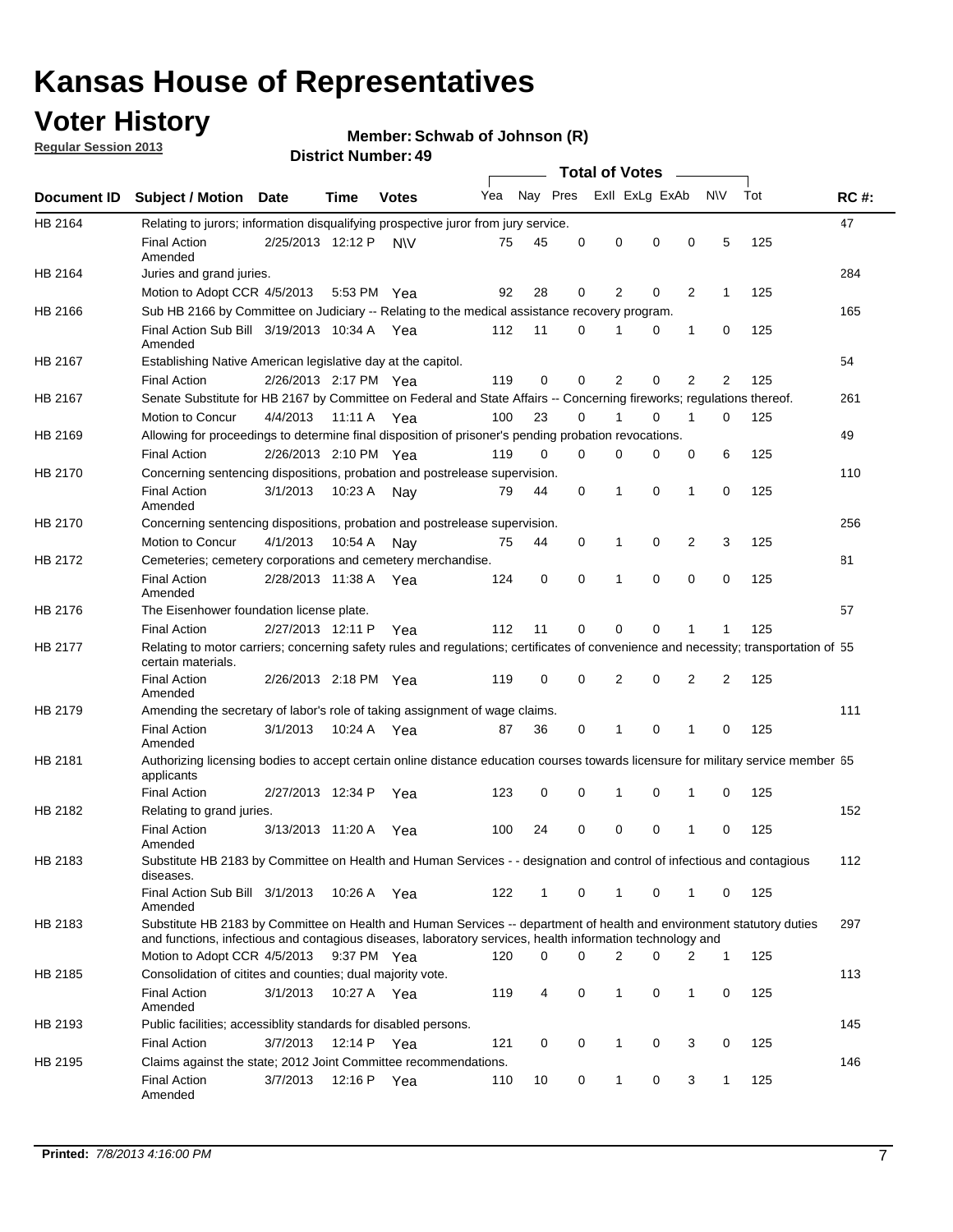### **Voter History**

**Member: Schwab of Johnson (R)** 

**Regular Session 2013**

|             |                                                                                                                                                                                                                |                        |             |              |     |              |          | <b>Total of Votes</b> |   |                |             |     |             |
|-------------|----------------------------------------------------------------------------------------------------------------------------------------------------------------------------------------------------------------|------------------------|-------------|--------------|-----|--------------|----------|-----------------------|---|----------------|-------------|-----|-------------|
| Document ID | <b>Subject / Motion Date</b>                                                                                                                                                                                   |                        | Time        | <b>Votes</b> | Yea | Nay Pres     |          | Exll ExLg ExAb        |   |                | <b>NV</b>   | Tot | <b>RC#:</b> |
| HB 2197     | Kansas state high school activities association; membership of board of directors and executive board.                                                                                                         |                        |             |              |     |              |          |                       |   |                |             |     | 249         |
|             | <b>Emergency Final</b><br><b>Action Amend</b>                                                                                                                                                                  | 3/26/2013 8:46 PM Yea  |             |              | 69  | 53           | 0        |                       | 0 | 2              | 0           | 125 |             |
| HB 2199     | Second amendment protection act.                                                                                                                                                                               |                        |             |              |     |              |          |                       |   |                |             |     | 157         |
|             | <b>Final Action</b><br>Amended                                                                                                                                                                                 | 3/14/2013 11:34 A      |             | Yea          | 94  | 29           | 0        | 0                     | 0 | 2              | 0           | 125 |             |
| HB 2199     | Senate Substitute for HB 2199 by Committee on Federal and State Affairs--Secretary of Administration; successor; diretor of<br>accounts and reports; certain rules and regulations; Kansas liquor control act. |                        |             |              |     |              |          |                       |   |                |             |     | 313         |
|             | Motion to adopt CCR 5/22/2013 2:17 PM FxAb                                                                                                                                                                     |                        |             |              | 89  | 23           | 0        | 1                     | 0 | 12             | 0           | 125 |             |
| HB 2200     | Executive chief information technology officer; office of information tehcnology services.                                                                                                                     |                        |             |              |     |              |          |                       |   |                |             |     | 114         |
|             | <b>Final Action</b><br>Amended                                                                                                                                                                                 | 3/1/2013               | 10:28 A     | Nay          | 121 | 2            | 0        | 1                     | 0 | 1              | 0           | 125 |             |
| HB 2201     | Telecommunications; regulation by the state corporation commission and distributions from the Kansas universal service<br>fund.                                                                                |                        |             |              |     |              |          |                       |   |                |             |     | 33          |
|             | <b>Final Action</b><br>Amended                                                                                                                                                                                 | 2/18/2013 11:24 A      |             | Yea          | 118 | $\mathbf{1}$ | 0        | 2                     | 0 | 4              | 0           | 125 |             |
| HB 2201     | Telecommunications; regulation by the state corporation commission and distributions from the Kansas universal service<br>fund.                                                                                |                        |             |              |     |              |          |                       |   |                |             |     | 278         |
|             | Motion to Adopt CCR 4/5/2013                                                                                                                                                                                   |                        | 12:57 P     | Yea          | 99  | 20           | 0        | 2                     | 0 | 3              | 1           | 125 |             |
| HB 2202     | Providing automatic relief from certain motor carrier restrictions upon the governor's declaration of emergency.                                                                                               |                        |             |              |     |              |          |                       |   |                |             |     | 44          |
|             | <b>Final Action</b><br>Amended                                                                                                                                                                                 | 2/20/2013 12:25 P      |             | Yea          | 122 | 0            | 0        | 0                     | 0 | 0              | 3           | 125 |             |
| HB 2203     | Relating to exercise of religion.                                                                                                                                                                              |                        |             |              |     |              |          |                       |   |                |             |     | 115         |
|             | <b>Final Action</b><br>Amended                                                                                                                                                                                 | 3/1/2013               |             | 10:31 A Yea  | 109 | 14           | 0        | $\mathbf 1$           | 0 | 1              | 0           | 125 |             |
| HB 2203     | Relating to exercise of religion.                                                                                                                                                                              |                        |             |              |     |              |          |                       |   |                |             |     | 200         |
|             | Motion to Concur                                                                                                                                                                                               | 3/25/2013 9:41 AM ExAb |             |              | 109 | 12           | 0        | 2                     | 0 | $\overline{2}$ | 0           | 125 |             |
| HB 2204     | Relating to redemption of real property.                                                                                                                                                                       |                        |             |              |     |              |          |                       |   |                |             |     | 116         |
|             | <b>Final Action</b><br>Amended                                                                                                                                                                                 | 3/1/2013               | 10:32 A Yea |              | 123 | 0            | 0        | 1                     | 0 | $\mathbf{1}$   | $\mathbf 0$ | 125 |             |
| HB 2204     | Extending the judicial branch surcharge for two years.                                                                                                                                                         |                        |             |              |     |              |          |                       |   |                |             |     | 308         |
|             | Motion to adopt CCR 5/13/2013 10:38 A Yea                                                                                                                                                                      |                        |             |              | 121 | 1            | 0        | 0                     | 0 | 3              | 0           | 125 |             |
| HB 2205     | Adoption hearings; time and waiver of notice.                                                                                                                                                                  |                        |             |              |     |              |          |                       |   |                |             |     | 117         |
|             | <b>Final Action</b><br>Amended                                                                                                                                                                                 | 3/1/2013               | 10:33 A Yea |              | 123 | 0            | 0        | 1                     | 0 | 1              | 0           | 125 |             |
| HB 2207     | Substitute HB 2207 by Committee on Agriculture and Natural Resources--Amending provisions relating to the regulation and<br>certification of animal feeding facilities.                                        |                        |             |              |     |              |          |                       |   |                |             |     | 56          |
|             | Final Action Sub Bill 2/26/2013 2:20 PM Yea                                                                                                                                                                    |                        |             |              | 119 | 0            | 0        | 2                     | 0 | 2              | 2           | 125 |             |
| HB 2207     | Substitute HB 2207 by Committee on Agriculture and Natural Resources--Amending provisions relating to the regulation and 257<br>certification of animal feeding facilities.                                    |                        |             |              |     |              |          |                       |   |                |             |     |             |
|             | Motion to Concur                                                                                                                                                                                               | 4/1/2013               | 2:23 PM Yea |              | 119 | 0            | 0        | 1                     | 0 | 3              | 2           | 125 |             |
| HB 2209     | Amendments to the Kansas offender registration act.                                                                                                                                                            |                        |             |              |     |              |          |                       |   |                |             |     | 66          |
|             | <b>Final Action</b><br>Amended                                                                                                                                                                                 | 2/27/2013 12:35 P Yea  |             |              | 123 | 0            | 0        | $\mathbf{1}$          | 0 | $\mathbf{1}$   | 0           | 125 |             |
| HB 2210     | Elections; change of party affiliation.                                                                                                                                                                        |                        |             |              |     |              |          |                       |   |                |             |     | 132         |
|             | <b>Emergency Final</b><br><b>Action Amend</b>                                                                                                                                                                  | 3/1/2013               | 1:02 PM Yea |              | 72  | 49           | 0        | 1                     | 0 | 1              | 2           | 125 |             |
| HB 2212     | Concerning the requirements to receiving a service grant through the veterans claims assistance program.                                                                                                       |                        |             |              |     |              |          |                       |   |                |             |     | 118         |
|             | <b>Final Action</b>                                                                                                                                                                                            | 3/1/2013               | 10:34 A Yea |              | 123 | 0            | 0        | $\mathbf{1}$          | 0 | 1              | 0           | 125 |             |
| HB 2213     | Member elections and retirement benefit determinations and one-time payments under KPERS act of 2015.                                                                                                          |                        |             |              |     |              |          |                       |   |                |             |     | 27          |
|             | <b>Final Action</b><br>Amended                                                                                                                                                                                 | 2/15/2013 11:19 A Yea  |             |              | 115 | 0            | 0        | 2                     | 2 | 3              | 3           | 125 |             |
| HB 2213     | Member elections and retirement benefit determinations and one-time payments under KPERS act of 2015.                                                                                                          |                        |             |              |     |              |          |                       |   |                |             |     | 311         |
|             | Motion to adopt CCR 5/20/2013 2:11 PM N\V                                                                                                                                                                      |                        |             |              | 104 | $\Omega$     | $\Omega$ | $\mathbf 1$           | 0 | 16             | 4           | 125 |             |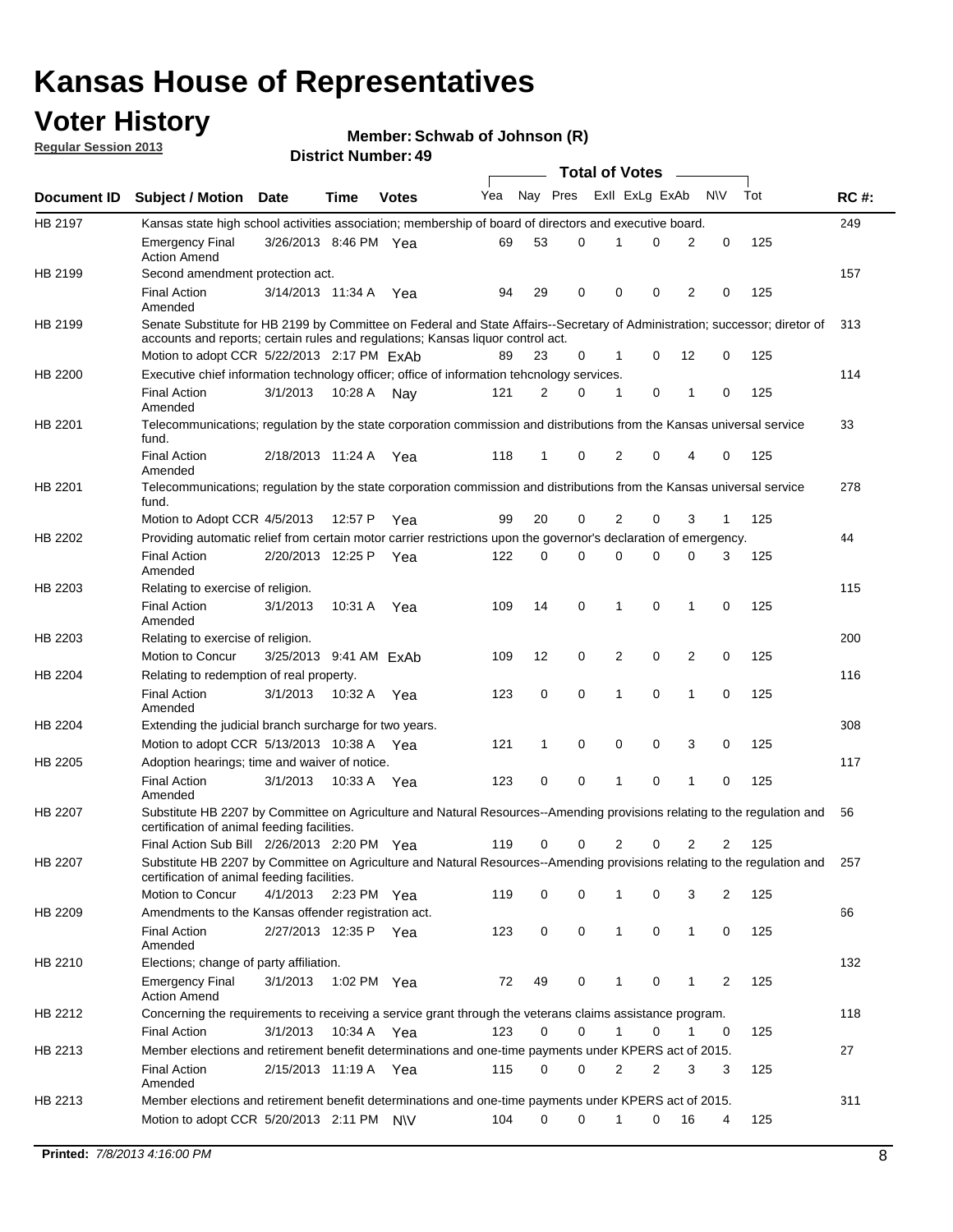### **Voter History**

**Member: Schwab of Johnson (R)** 

**Regular Session 2013**

|                    |                                                                                                                                                                                                                       |                       |         | טד . וסעווואזו וטווע |              |    |   | <b>Total of Votes</b> |          | $\sim$       |           |     |             |
|--------------------|-----------------------------------------------------------------------------------------------------------------------------------------------------------------------------------------------------------------------|-----------------------|---------|----------------------|--------------|----|---|-----------------------|----------|--------------|-----------|-----|-------------|
| <b>Document ID</b> | <b>Subject / Motion Date</b>                                                                                                                                                                                          |                       | Time    | <b>Votes</b>         | Yea Nay Pres |    |   | Exll ExLg ExAb        |          |              | <b>NV</b> | Tot | <b>RC#:</b> |
| HB 2216            | Repealing certain joint committees and amending related statutes; amending the joint committees on special claims against<br>the state.                                                                               |                       |         |                      |              |    |   |                       |          |              |           |     | 119         |
|                    | <b>Final Action</b><br>Amended                                                                                                                                                                                        | 3/1/2013              | 10:36 A | Yea                  | 91           | 32 | 0 | 1                     | 0        | 1            | 0         | 125 |             |
| HB 2216            | Repealing certain joint committees and amending related statutes; amending the joint committees on special claims against<br>the state.                                                                               |                       |         |                      |              |    |   |                       |          |              |           |     | 323         |
|                    | Motion to adopt CCR 6/2/2013                                                                                                                                                                                          |                       | 12:18 A | Yea                  | 81           | 28 | 0 | 1                     | 0        | 6            | 9         | 125 |             |
| HB 2217            | Creating the crime of female genital mutilation and setting the penalty.                                                                                                                                              |                       |         |                      |              |    |   |                       |          |              |           |     | 120         |
|                    | <b>Final Action</b><br>Amended                                                                                                                                                                                        | 3/1/2013              |         | 10:37 A Yea          | 123          | 0  | 0 | 1                     | 0        | $\mathbf{1}$ | 0         | 125 |             |
| HB 2218            | Driving under the influence of alcohol or drugs; tests; implied consent; administrative hearings.                                                                                                                     |                       |         |                      |              |    |   |                       |          |              |           |     | 82          |
|                    | <b>Final Action</b>                                                                                                                                                                                                   | 2/28/2013 11:40 A Yea |         |                      | 124          | 0  | 0 |                       | $\Omega$ | 0            | 0         | 125 |             |
| HB 2218            | Driving under the influence of alcohol or drugs; boating under the influence of alcohol or drugs; tests; implied consent;<br>administrative hearings; aggravated battery DUI.<br>Motion to adopt CCR 5/9/2013 11:46 A |                       |         | Yea                  | 120          | 2  | 0 | 1                     | 0        | 1            | 1         | 125 | 303         |
| HB 2221            | Enacting the equal access act; school employees; professional employees organization.                                                                                                                                 |                       |         |                      |              |    |   |                       |          |              |           |     | 83          |
|                    | <b>Final Action</b>                                                                                                                                                                                                   | 2/28/2013 11:42 A     |         | Yea                  | 71           | 53 | 0 | 1                     | 0        | 0            | 0         | 125 |             |
| HB 2222            |                                                                                                                                                                                                                       |                       |         |                      |              |    |   |                       |          |              |           |     | 141         |
|                    | School districts; bullying policies.<br><b>Emergency Final</b><br><b>Action Amend</b>                                                                                                                                 | 3/1/2013              |         | 1:13 PM $Yea$        | 119          | 1  | 1 | 1                     | 0        | 1            | 2         | 125 |             |
| HB 2228            | Decreased employer payments to group insurance reserve fund for KPERS plan of death and long-term disability benefits<br>during fiscal years 2014 and 2015.                                                           |                       |         |                      |              |    |   |                       |          |              |           |     | 28          |
|                    | <b>Final Action</b><br>Amended                                                                                                                                                                                        | 2/15/2013 11:21 A Yea |         |                      | 115          | 0  | 0 | 2                     | 2        | 3            | 3         | 125 |             |
| HB 2231            | Substitute HB 2231 by Committee on Appropriations - Appropriations for FY 2014, FY 2015, FY 2016, FY 2017 and FY 2018<br>for various state agencies; capital improvement projects.                                    |                       |         |                      |              |    |   |                       |          |              |           |     | 177         |
|                    | Final Action Sub Bill 3/20/2013 10:29 A Yea<br>Amended                                                                                                                                                                |                       |         |                      | 68           | 55 | 0 |                       | 0        | 1            | 0         | 125 |             |
| HB 2234            | Contracts between the Kansas turnpike authority and the Kansas department of transportation.                                                                                                                          |                       |         |                      |              |    |   |                       |          |              |           |     | 151         |
|                    | <b>Final Action</b><br>Amended                                                                                                                                                                                        | 3/11/2013 11:16 A Yea |         |                      | 81           | 41 | 0 | 0                     | 1        | 2            | 0         | 125 |             |
| HB 2234            | Naming the secretary of transportation as the director of operations of the Kansas turnpike authority; pertaining to certain<br>contracts between the authority and the department of transportation.                 |                       |         |                      |              |    |   |                       |          |              |           |     | 299         |
|                    | Motion to Adopt CCR 4/5/2013                                                                                                                                                                                          |                       | 10:12 P | Yea                  | 76           | 44 | 0 | 2                     | 0        | 2            | 1         | 125 |             |
| HB 2244            | Taxation of watercraft.<br><b>Emergency Final</b><br><b>Action Amend</b>                                                                                                                                              | 3/26/2013 8:49 PM Yea |         |                      | 107          | 15 | 0 | 1                     | 0        | 2            | 0         | 125 | 250         |
| HB 2249            | City annexation of fire district land; double taxation; refund.                                                                                                                                                       |                       |         |                      |              |    |   |                       |          |              |           |     | 121         |
|                    | Final Action 3/1/2013 10:39 A Yea<br>Amended                                                                                                                                                                          |                       |         |                      | 101          | 22 | 0 | $\mathbf{1}$          | 0        | $\mathbf{1}$ | 0         | 125 |             |
| HB 2249            | Certain property issues; fire districts; historic preservation; solid waste.                                                                                                                                          |                       |         |                      |              |    |   |                       |          |              |           |     | 310         |
|                    | Motion to Adopt CCR 5/17/2013 10:25 A Yea                                                                                                                                                                             |                       |         |                      | 92           | 18 | 0 | 1                     | 0        | 14           | 0         | 125 |             |
| HB 2252            | Eliminating the statute of limitations for prosecutions of rape and aggravated criminal sodomy.                                                                                                                       |                       |         |                      |              |    |   |                       |          |              |           |     | 122         |
|                    | <b>Final Action</b><br>Amended                                                                                                                                                                                        | 3/1/2013              |         | 10:40 A Yea          | 123          | 0  | 0 |                       | 0        | 1            | 0         | 125 |             |
| HB 2253            | Abortion; prohibiting funding for abortion services; amending late-term abortion and woman's- right-to-know statutes.                                                                                                 |                       |         |                      |              |    |   |                       |          |              |           |     | 178         |
|                    | <b>Final Action</b><br>Amended                                                                                                                                                                                        | 3/20/2013 10:31 A Yea |         |                      | 92           | 31 | 0 | 1                     | 0        | 1            | 0         | 125 |             |
| HB 2253            | Abortion; prohibiting funding for abortion services; amending late-term abortion and woman's- right-to-know statutes.                                                                                                 |                       |         |                      |              |    |   |                       |          |              |           |     | 301         |
|                    | Motion to Adopt CCR 4/5/2013                                                                                                                                                                                          |                       |         | 10:34 P Yea          | 90           | 30 | 0 | 2                     | 0        | 2            | 1         | 125 |             |
| HB 2255            | Economic development; investments in telecommunications machinery and equipment.                                                                                                                                      |                       |         |                      |              |    |   |                       |          |              |           |     | 142         |
|                    | EFA Sub Bill<br>Amended                                                                                                                                                                                               | 3/1/2013              |         | 1:15 PM $Yea$        | 116          | 5  | 0 | -1                    | 0        | 1            | 2         | 125 |             |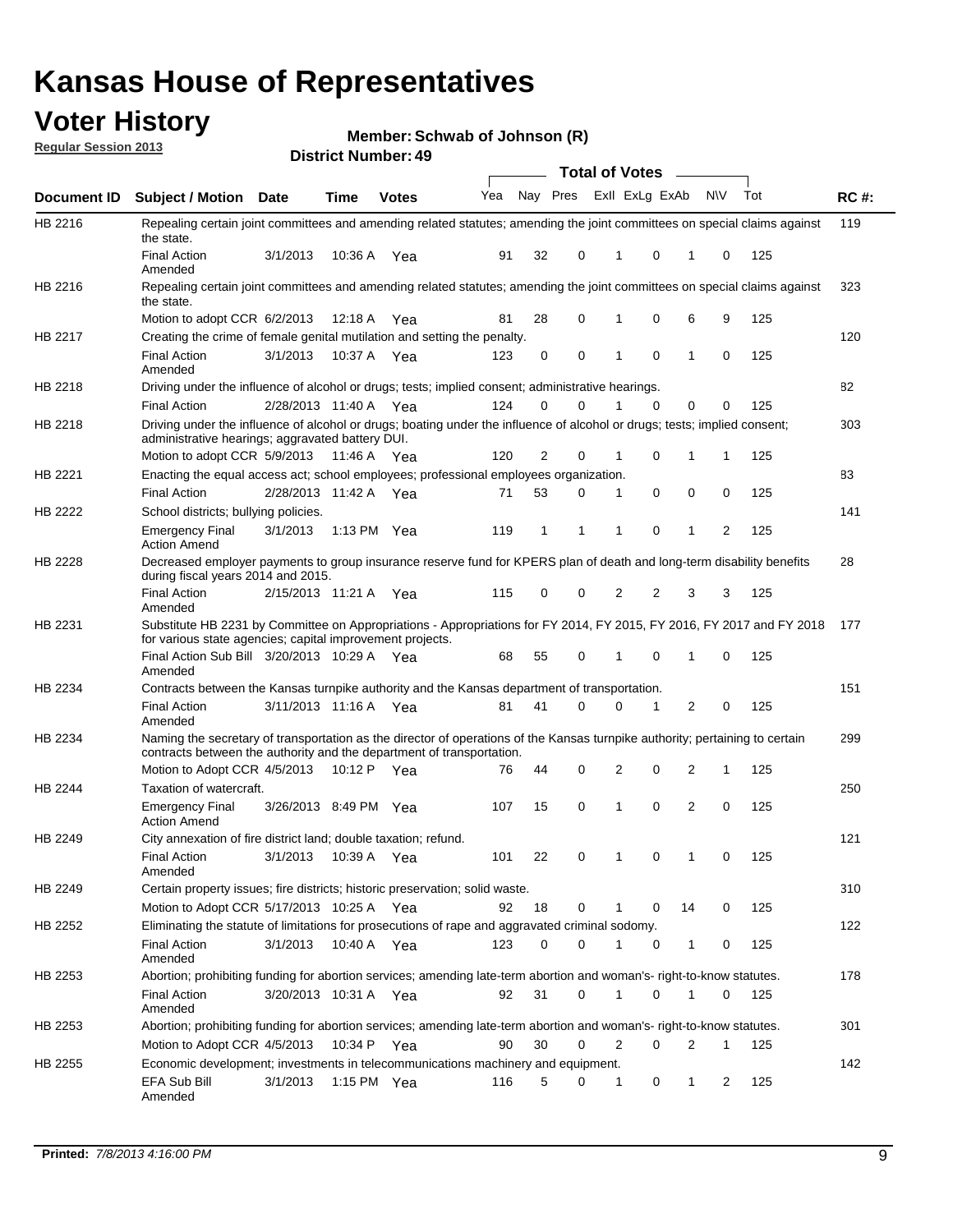### **Voter History**

**Member: Schwab of Johnson (R)** 

**Regular Session 2013**

|                    |                                                                                                                                                                                       |                        |             | טד. וסטוווטנו וטווע |     |          |             | <b>Total of Votes</b> |              | $\sim$       |                |     |             |
|--------------------|---------------------------------------------------------------------------------------------------------------------------------------------------------------------------------------|------------------------|-------------|---------------------|-----|----------|-------------|-----------------------|--------------|--------------|----------------|-----|-------------|
| <b>Document ID</b> | <b>Subject / Motion Date</b>                                                                                                                                                          |                        | <b>Time</b> | <b>Votes</b>        | Yea | Nay Pres |             | Exll ExLg ExAb        |              |              | <b>NV</b>      | Tot | <b>RC#:</b> |
| HB 2259            | Domestic relations; relating to dissolution of marriage;                                                                                                                              |                        |             |                     |     |          |             |                       |              |              |                |     | 58          |
|                    | <b>Final Action</b>                                                                                                                                                                   | 2/27/2013 12:12 P      |             | Yea                 | 123 | 0        | 0           | 1                     | 0            | 1            | 0              | 125 |             |
| HB 2261            | Authorizing the expenditure of unencumbered balances held by school district; removing the cap for contingency reserve<br>fund.                                                       |                        |             |                     |     |          |             |                       |              |              |                |     | 48          |
|                    | <b>Final Action</b><br>Amended                                                                                                                                                        | 2/25/2013 12:13 P      |             | <b>NV</b>           | 120 | 0        | 0           | 0                     | 0            | 0            | 5              | 125 |             |
| HB 2261            | School districts; expenditure of unencumbered bala ces; removing the cap for contingency reserve fund; establishing celebrate 305<br>freedom week; bullying policies. ies.            |                        |             |                     |     |          |             |                       |              |              |                |     |             |
|                    | Motion to adopt CCR 5/9/2013 2:25 PM Yea                                                                                                                                              |                        |             |                     | 119 | 1        | 0           | 1                     | 0            | 4            | 0              | 125 |             |
| HB 2262            | Substitute HB 2262 by Committee on Appropriations - Amending the percentage amount that is deposited into the oil and gas 210<br>valuation depletion trust fund from 12.41% to 8.25%. |                        |             |                     |     |          |             |                       |              |              |                |     |             |
|                    | Final Action Sub Bill 3/26/2013 9:58 AM Yea                                                                                                                                           |                        |             |                     | 96  | 23       | 0           |                       | 0            | 5            | 0              | 125 |             |
| HB 2267            | Income tax, credits, high performance incentive program; subtraction modifications, certain expenses related to living dinor<br>organ donations.                                      |                        |             |                     |     |          |             |                       |              |              |                |     | 252         |
|                    | <b>Emergency Final</b><br><b>Action Amend</b>                                                                                                                                         | 3/26/2013 8:52 PM Yea  |             |                     | 106 | 16       | 0           | 1                     | 0            | 2            | 0              | 125 |             |
| HB 2269            | John Bower memorial highway.                                                                                                                                                          |                        |             |                     |     |          |             |                       |              |              |                |     | 84          |
|                    | <b>Final Action</b><br>Amended                                                                                                                                                        | 2/28/2013 11:44 A      |             | Yea                 | 114 | 10       | 0           | 1                     | 0            | 0            | 0              | 125 |             |
| <b>HB 2272</b>     | Exempting IRB-purchased property from property taxatin without state ownerhsip requirement.                                                                                           |                        |             |                     |     |          |             |                       |              |              |                |     | 123         |
|                    | <b>Final Action</b>                                                                                                                                                                   | 3/1/2013               | 10:41 A     | Yea                 | 123 | 0        | 0           | 1                     | 0            | $\mathbf{1}$ | 0              | 125 |             |
| HB 2278            | Creating a penalty enhancement for the theft or burglary of a firearm.                                                                                                                |                        |             |                     |     |          |             |                       |              |              |                |     | 135         |
|                    | <b>Emergency Final</b><br><b>Action Amend</b>                                                                                                                                         | 3/1/2013               | 1:06 PM Yea |                     | 117 | 4        | $\mathbf 0$ | 1                     | $\Omega$     | 1            | $\overline{2}$ | 125 |             |
| HB 2280            | School districts; establishing celebrate freedom week and related curriculum.                                                                                                         |                        |             |                     |     |          |             |                       |              |              |                |     | 140         |
|                    | <b>Emergency Final</b><br><b>Action Amend</b>                                                                                                                                         | 3/1/2013               | 1:12 PM Yea |                     | 95  | 25       | 1           | 1                     | 0            | 1            | 2              | 125 |             |
| HB 2294            | Kansas uniform securities act.                                                                                                                                                        |                        |             |                     |     |          |             |                       |              |              |                |     | 124         |
|                    | <b>Final Action</b>                                                                                                                                                                   | 3/1/2013               | 10:42 A     | Yea                 | 123 | 0        | 0           | 1                     | 0            | 1            | 0              | 125 |             |
| HB 2296            | Campaign finance; permitted uses of campaign funds.                                                                                                                                   |                        |             |                     |     |          |             |                       |              |              |                |     | 148         |
|                    | <b>Final Action</b>                                                                                                                                                                   | 3/8/2013               | 11:12 A Yea |                     | 120 | 1        | 0           | 0                     | $\mathbf{1}$ | 2            | $\mathbf{1}$   | 125 |             |
| HB 2298            | Amending the crimes of interference with law enforcement and giving a false alarm.                                                                                                    |                        |             |                     |     |          |             |                       |              |              |                |     | 136         |
|                    | <b>Emergency Final</b><br>Action                                                                                                                                                      | 3/1/2013               | 1:07 PM Yea |                     | 121 | 0        | 0           | 1                     | 0            | 1            | 2              | 125 |             |
| HB 2302            | Relating to drug screening, criminal history record check and fingerprinting of certain persons and employees.                                                                        |                        |             |                     |     |          |             |                       |              |              |                |     | 85          |
|                    | <b>Final Action</b><br>Amended                                                                                                                                                        | 2/28/2013 11:45 A      |             | Yea                 | 124 | 0        | $\Omega$    | 1                     | 0            | 0            | 0              | 125 |             |
| HB 2303            | Relating to drivier's license fees; driving under the influence equipment fund.                                                                                                       |                        |             |                     |     |          |             |                       |              |              |                |     | 125         |
|                    | <b>Final Action</b><br>Amended                                                                                                                                                        | 3/1/2013               | 10:44 A     | Yea                 | 113 | 10       | 0           | 1                     | 0            | 1            | 0              | 125 |             |
| HB 2305            | Kansas storage tank act and containment of underground storage tanks.                                                                                                                 |                        |             |                     |     |          |             |                       |              |              |                |     | 126         |
|                    | Final Action                                                                                                                                                                          | 3/1/2013               | 10:45 A     | Yea                 | 123 | 0        | 0           | 1                     | 0            | 1            | 0              | 125 |             |
| HB 2305            | Kansas storage tank act and containment of underground storage tanks.                                                                                                                 |                        |             |                     |     |          |             |                       |              |              |                |     | 197         |
|                    | Motion to Concur                                                                                                                                                                      | 3/22/2013 11:36 A      |             | Yea                 | 119 | 0        | 0           | $\overline{c}$        | 0            | 3            | $\mathbf{1}$   | 125 |             |
| HB 2311            | Increasing delinquent registration fees.                                                                                                                                              |                        |             |                     |     |          |             |                       |              |              |                |     | 127         |
|                    | <b>Final Action</b>                                                                                                                                                                   | 3/1/2013               | 10:50 A     | Nay                 | 24  | 99       | 0           | 1                     | 0            | $\mathbf{1}$ | 0              | 125 |             |
| HB 2312            | Kansas uninsurable health insurance plan; increase in life time limit.                                                                                                                |                        |             |                     |     |          |             |                       |              |              |                |     | 95          |
|                    | <b>Final Action</b>                                                                                                                                                                   | 3/1/2013               | 9:53 AM Yea |                     | 123 | 0        | 0           |                       | 0            | 1            | 0              | 125 |             |
| HB 2318            | Authorizing use of motorcycle headlamp modulation systems and side lamps.                                                                                                             |                        |             |                     |     |          |             |                       |              |              |                |     | 128         |
|                    | <b>Final Action</b><br>Amended                                                                                                                                                        | 3/1/2013               | 10:52 A     | Yea                 | 123 | 0        | 0           | 1                     | 0            | 1            | 0              | 125 |             |
| HB 2318            | Authorizing use of motorcycle headlamp modulation systems and side lamps.                                                                                                             |                        |             |                     |     |          |             |                       |              |              |                |     | 201         |
|                    | Motion to Concur                                                                                                                                                                      | 3/25/2013 9:44 AM ExAb |             |                     | 121 | 0        | 0           | 2                     | 0            | 2            | 0              | 125 |             |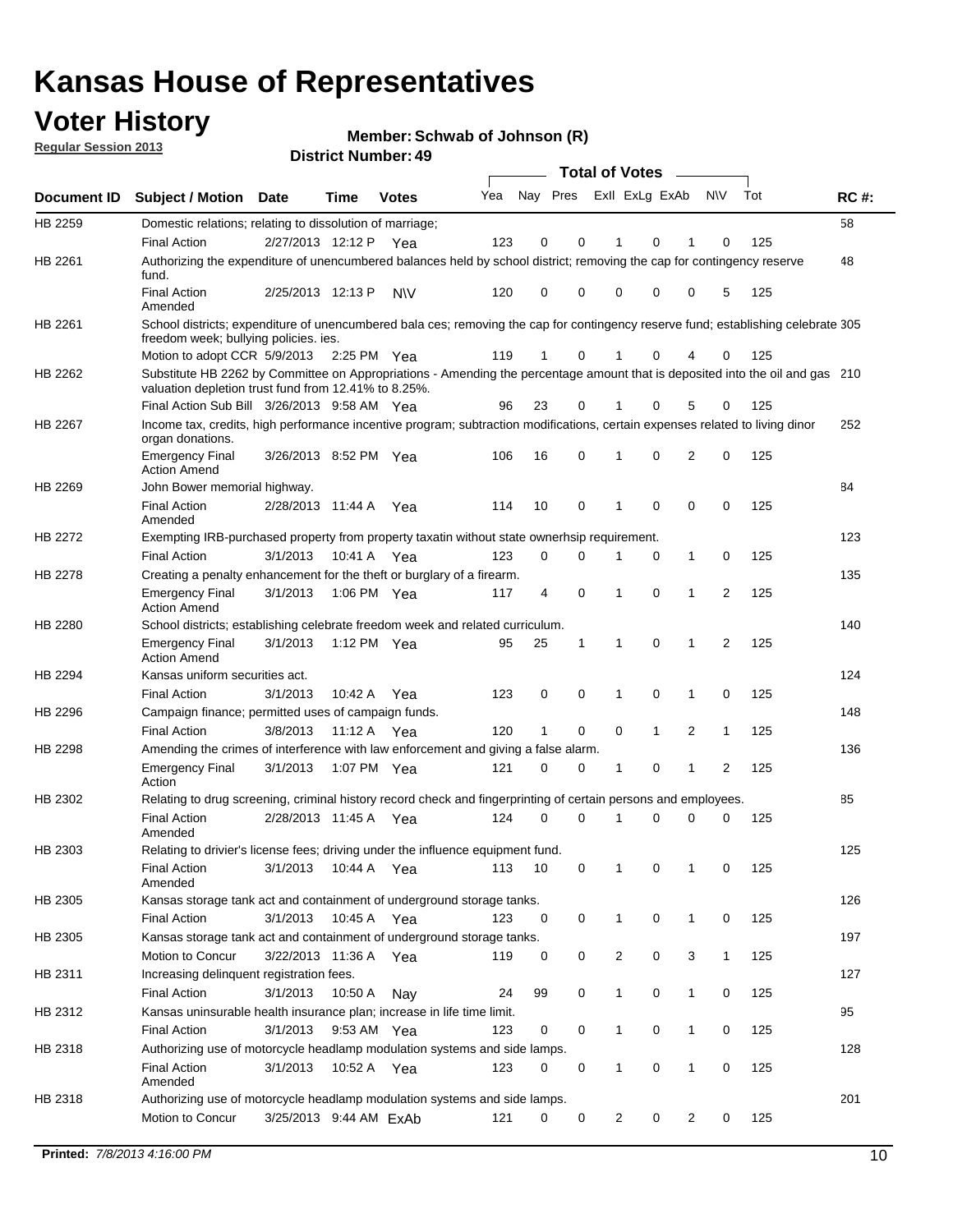### **Voter History**

**Member: Schwab of Johnson (R)** 

**Regular Session 2013**

|             |                                                                                                                                                                                             |                        |             |               |     |             |             | <b>Total of Votes</b> |   |                |           |     |             |
|-------------|---------------------------------------------------------------------------------------------------------------------------------------------------------------------------------------------|------------------------|-------------|---------------|-----|-------------|-------------|-----------------------|---|----------------|-----------|-----|-------------|
| Document ID | <b>Subject / Motion</b>                                                                                                                                                                     | <b>Date</b>            | Time        | <b>Votes</b>  | Yea | Nay Pres    |             | Exll ExLg ExAb        |   |                | <b>NV</b> | Tot | <b>RC#:</b> |
| HB 2319     | Creating the coalition of innovative districts act.                                                                                                                                         |                        |             |               |     |             |             |                       |   |                |           |     | 149         |
|             | <b>Final Action</b>                                                                                                                                                                         | 3/8/2013               | 11:17 A     | Yea           | 74  | 47          | 0           | 0                     | 1 | 3              | 0         | 125 |             |
|             | Amended                                                                                                                                                                                     |                        |             |               |     |             |             |                       |   |                |           |     |             |
| HB 2319     | Creating the coalition of innovative districts act.                                                                                                                                         |                        |             |               |     |             |             |                       |   |                |           |     | 279         |
|             | Motion to Adopt CCR 4/5/2013                                                                                                                                                                |                        |             | 1:03 PM N\V   | 71  | 47          | 0           | 2                     | 0 | 3              | 2         | 125 |             |
| HB 2322     | Relating to the division of health of the department of health and environment.                                                                                                             |                        |             |               |     |             |             |                       |   |                |           |     | 86          |
|             | <b>Final Action</b><br>Amended                                                                                                                                                              | 2/28/2013 11:46 A Yea  |             |               | 118 | 6           | 0           | 1                     | 0 | 0              | 0         | 125 |             |
| HB 2326     | VoIP and IP enabled services.                                                                                                                                                               |                        |             |               |     |             |             |                       |   |                |           |     | 129         |
|             | <b>Final Action</b>                                                                                                                                                                         | 3/1/2013               | 10.53 A     | Yea           | 123 | $\mathbf 0$ | 0           | $\mathbf{1}$          | 0 | 1              | 0         | 125 |             |
|             | Amended                                                                                                                                                                                     |                        |             |               |     |             |             |                       |   |                |           |     |             |
| HB 2338     | Courts; docket fees.                                                                                                                                                                        |                        |             |               |     |             |             |                       |   |                |           |     | 211         |
|             | <b>Final Action</b>                                                                                                                                                                         | 3/26/2013 10:00 A      |             | Yea           | 67  | 52          | 0           | $\mathbf 1$           | 0 | 5              | 0         | 125 |             |
|             | Amended                                                                                                                                                                                     |                        |             |               |     |             |             |                       |   |                |           |     |             |
| HB 2339     | Allowing insurers to return premiums to a policyholder separate from the notice of an adverse underwriting decision.                                                                        |                        |             |               |     |             |             |                       |   |                |           |     | 67          |
|             | <b>Final Action</b>                                                                                                                                                                         | 2/28/2013 11:16 A Yea  |             |               | 124 | 0           | 0           |                       | 0 | 0              | 0         | 125 |             |
| HB 2339     | Combining life insurance with certain additional health related riders, insurance agents-lines of insurance, health insurance for 287<br>certain firefighters and law enforcement officers. |                        |             |               |     |             |             |                       |   |                |           |     |             |
|             | Motion to Adopt CCR 4/5/2013 7:15 PM Nay                                                                                                                                                    |                        |             |               | 116 | 4           | 0           | 2                     | 0 | 2              | -1        | 125 |             |
| HB 2343     | Relating to the secretary of health and environment; office of laboratory services.                                                                                                         |                        |             |               |     |             |             |                       |   |                |           |     | 130         |
|             | <b>Final Action</b>                                                                                                                                                                         | 3/1/2013               | 10:54 A Yea |               | 89  | 34          | 0           | 1                     | 0 | $\mathbf{1}$   | 0         | 125 |             |
| HB 2349     | School districts; audit by legislative post audit committee.                                                                                                                                |                        |             |               |     |             |             |                       |   |                |           |     | 87          |
|             | <b>Final Action</b>                                                                                                                                                                         | 2/28/2013 11:48 A Yea  |             |               | 120 | 4           | $\mathbf 0$ | $\mathbf{1}$          | 0 | $\mathbf 0$    | 0         | 125 |             |
|             | Amended                                                                                                                                                                                     |                        |             |               |     |             |             |                       |   |                |           |     |             |
| HB 2349     | School districts; audit by legislative post audit committee.                                                                                                                                |                        |             |               |     |             |             |                       |   |                |           |     | 291         |
|             | Motion to Concur                                                                                                                                                                            | 4/5/2013               |             | 7:55 PM Yea   | 118 | 2           | 0           | 2                     | 0 | 2              | 1         | 125 |             |
| HB 2352     | Maximum benefits increased for certain members of the Kansas police and firemen's retirement system.                                                                                        |                        |             |               |     |             |             |                       |   |                |           |     | 88          |
|             | <b>Final Action</b>                                                                                                                                                                         | 2/28/2013 11:49 A      |             | Yea           | 124 | 0           | 0           | 1                     | 0 | 0              | 0         | 125 |             |
| HB 2353     | Adding certain controlled substances as schedule I drugs.                                                                                                                                   |                        |             |               |     |             |             |                       |   |                |           |     | 138         |
|             | Emergency Final<br>Action                                                                                                                                                                   | 3/1/2013               |             | 1:09 PM Yea   | 121 | 0           | 0           | $\mathbf{1}$          | 0 | 1              | 2         | 125 |             |
| HB 2357     | 242nd engineer company ae" KS army national guard ae" membrial highway.                                                                                                                     |                        |             |               |     |             |             |                       |   |                |           |     | 96          |
|             | <b>Final Action</b>                                                                                                                                                                         | 3/1/2013               |             | 9:54 AM Yea   | 123 | 0           | 0           | 1                     | 0 | 1              | 0         | 125 |             |
| HB 2357     | 242nd engineer company-KS army national guard- highway.                                                                                                                                     |                        |             |               |     |             |             |                       |   |                |           |     | 202         |
|             | Motion to Concur                                                                                                                                                                            | 3/25/2013 9:47 AM ExAb |             |               | 121 | $\mathbf 0$ | $\mathbf 0$ | 2                     | 0 | $\overline{2}$ | 0         | 125 |             |
| HB 2363     | Exempting certain aggregate mining operations from department of health and environment regulations.                                                                                        |                        |             |               |     |             |             |                       |   |                |           |     | 131         |
|             | <b>Final Action</b>                                                                                                                                                                         | 3/1/2013               |             | 10:56 A Yea   | 123 | 0           | 0           | 1                     | 0 | 1              | 0         | 125 |             |
|             | Amended                                                                                                                                                                                     |                        |             |               |     |             |             |                       |   |                |           |     |             |
| HB 2363     | Water; wastewater regulations for sand and gravel; streams, dams and water obstructions.                                                                                                    |                        |             |               |     |             |             |                       |   |                |           |     | 280         |
|             | Motion to Adopt CCR 4/5/2013                                                                                                                                                                |                        |             | 1:10 PM $Yea$ | 119 | 0           | 0           | 2                     | 0 | 3              | 1         | 125 |             |
| HB 2368     | Relating to the governor's mental health services planning council.                                                                                                                         |                        |             |               |     |             |             |                       |   |                |           |     | 137         |
|             | Emergency Final<br><b>Action Amend</b>                                                                                                                                                      | 3/1/2013               |             | 1:08 PM Yea   | 121 | 0           | 0           | 1                     | 0 | $\mathbf{1}$   | 2         | 125 |             |
| HB 2377     | Relating to court fees and costs; judicial branch surcharge fund.                                                                                                                           |                        |             |               |     |             |             |                       |   |                |           |     | 212         |
|             | Final Action                                                                                                                                                                                | 3/26/2013 10:01 A Yea  |             |               | 118 | 1           | 0           |                       | 0 | 5              | 0         | 125 |             |
| HB 2378     | Sales tax exemption for sales of certain machinery and equipment used for surface mining activities.                                                                                        |                        |             |               |     |             |             |                       |   |                |           |     | 251         |
|             | Emergency Final<br><b>Action Amend</b>                                                                                                                                                      | 3/26/2013 8:51 PM Yea  |             |               | 104 | 18          | 0           | 1                     | 0 | 2              | 0         | 125 |             |
| HB 2381     | Election campaign finance; removing certain limitations to contributions made during legislative sessions.                                                                                  |                        |             |               |     |             |             |                       |   |                |           |     | 198         |
|             | <b>Final Action</b>                                                                                                                                                                         | 3/25/2013 9:30 AM ExAb |             |               | 100 | 21          | 0           | 2                     | 0 | 2              | 0         | 125 |             |
|             | Amended                                                                                                                                                                                     |                        |             |               |     |             |             |                       |   |                |           |     |             |
| HB 2387     | Clarifying that felony murder is not a lesser included offense of capital murder.                                                                                                           |                        |             |               |     |             |             |                       |   |                |           |     | 213         |
|             | <b>Final Action</b>                                                                                                                                                                         | 3/26/2013 10:02 A      |             | Yea           | 117 | 2           | 0           | 1                     | 0 | 5              | 0         | 125 |             |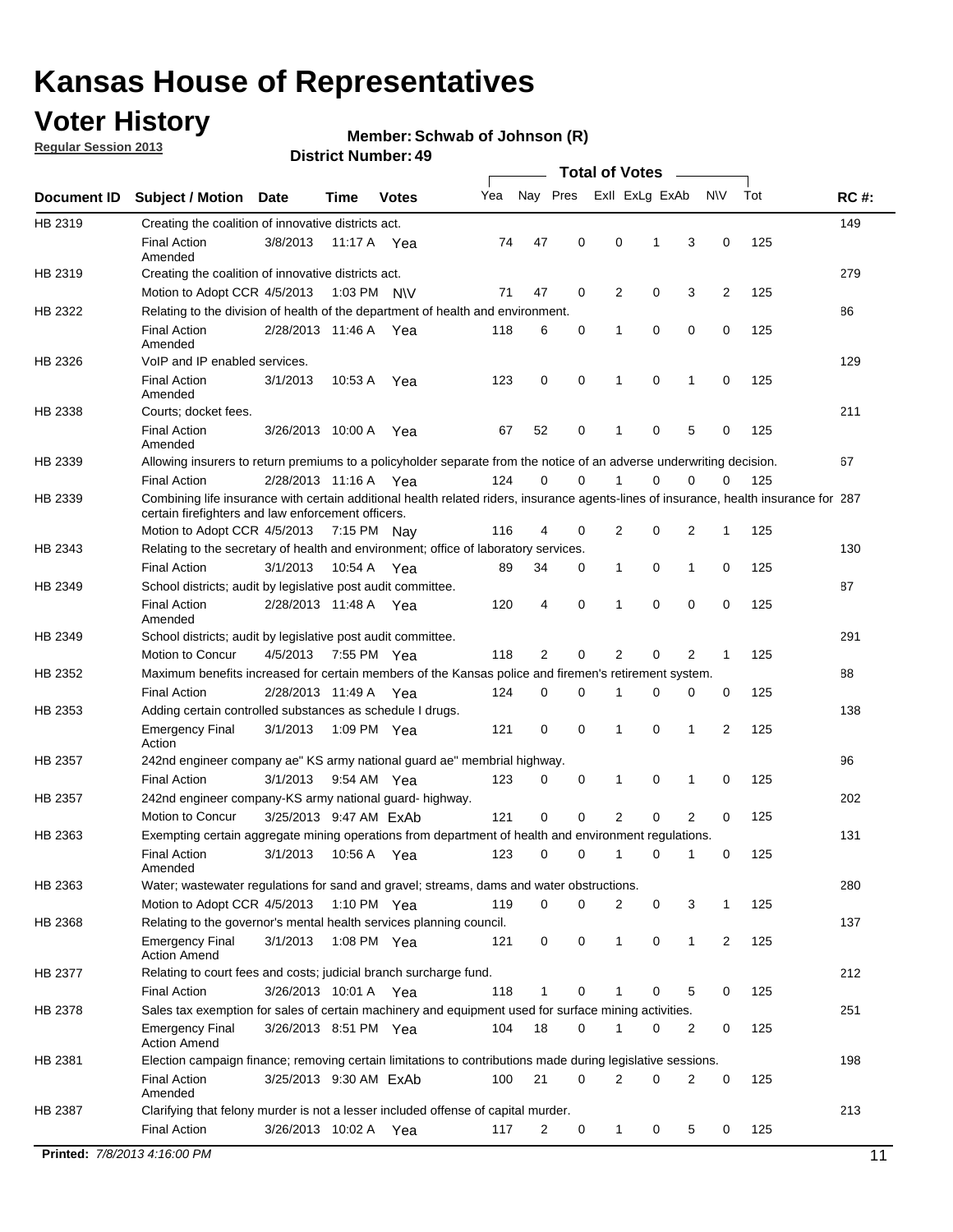### **Voter History**

**Member: Schwab of Johnson (R)** 

**Regular Session 2013**

|                 |                                                                                                                                                                                                                                                  |                       |         |              |     |              |   | <b>Total of Votes</b> |             |   |              |     |             |
|-----------------|--------------------------------------------------------------------------------------------------------------------------------------------------------------------------------------------------------------------------------------------------|-----------------------|---------|--------------|-----|--------------|---|-----------------------|-------------|---|--------------|-----|-------------|
| Document ID     | <b>Subject / Motion</b>                                                                                                                                                                                                                          | <b>Date</b>           | Time    | <b>Votes</b> | Yea | Nay Pres     |   | Exll ExLg ExAb        |             |   | <b>NV</b>    | Tot | <b>RC#:</b> |
| HB 2389         | Capital murder; notice of intent to seek the death penalty.                                                                                                                                                                                      |                       |         |              |     |              |   |                       |             |   |              |     | 214         |
|                 | <b>Final Action</b>                                                                                                                                                                                                                              | 3/26/2013 10:03 A     |         | Yea          | 118 | 1            | 0 | 1                     | 0           | 5 | 0            | 125 |             |
| HB 2391         | School finance; amount of tax levy authorized to finance ancillary school facilities.                                                                                                                                                            |                       |         |              |     |              |   |                       |             |   |              |     | 237         |
|                 | <b>Emergency Final</b><br><b>Action Amend</b>                                                                                                                                                                                                    | 3/26/2013 8:30 PM Yea |         |              | 64  | 57           | 0 | 1                     | 0           | 2 | 1            | 125 |             |
| HB 2391         | Senate Substitute for HB 2391 by Committee on Ways and Means - Creating the joint committee on uniform educational<br>standards oversight.                                                                                                       |                       |         |              |     |              |   |                       |             |   |              |     | 321         |
|                 | Sub Motion to Concur 6/1/2013                                                                                                                                                                                                                    |                       | 10:06 P | Yea          | 55  | 58           | 0 | 0                     | 0           | 6 | 6            | 125 |             |
| HB 2396         | Allowing the secretary of administration to identify state owned real property as surplus property and establishing an appeals 253<br>process of such identification; also amending procedures for the disposition of state surplus real estate. |                       |         |              |     |              |   |                       |             |   |              |     |             |
|                 | <b>Emergency Final</b><br><b>Action Amend</b>                                                                                                                                                                                                    | 3/26/2013 8:53 PM Yea |         |              | 122 | 0            | 0 | 1                     | 0           | 2 | 0            | 125 |             |
| HB 2403         | Issuing \$1,500,000,000 of pension obligation bonds to finance a portion of the unfunded actuarial liability of KPERS.                                                                                                                           |                       |         |              |     |              |   |                       |             |   |              |     | 236         |
|                 | <b>Final Action</b><br>Amended                                                                                                                                                                                                                   | 3/26/2013 8:29 PM Nay |         |              | 73  | 49           | 0 | 1                     | 0           | 2 | 0            | 125 |             |
| <b>HCR 5014</b> | Urging approval of the Presidential Permit application allowing the construction and operation of the TransCanada Keystone<br>XL Pipeline.                                                                                                       |                       |         |              |     |              |   |                       |             |   |              |     | 215         |
|                 | <b>Final Action</b>                                                                                                                                                                                                                              | 3/26/2013 10:05 A     |         | Yea          | 108 | 11           | 0 |                       | 0           | 5 | 0            | 125 |             |
| HR 6004         | Rules of House of Representatives, permanent rules of the 2013-2014 biennium.                                                                                                                                                                    |                       |         |              |     |              |   |                       |             |   |              |     | 4           |
|                 | <b>Final Action</b><br>Amended                                                                                                                                                                                                                   | 1/28/2013 11:09 A     |         | Yea          | 82  | 40           | 0 | 0                     | 0           | 3 | 0            | 125 |             |
| SB 1            | Legislative Post Audit; periodic audits of the State treasurer and the pooled money investment board.                                                                                                                                            |                       |         |              |     |              |   |                       |             |   |              |     | 216         |
|                 | <b>Final Action</b><br>Amended                                                                                                                                                                                                                   | 3/26/2013 10:06 A Yea |         |              | 118 | $\mathbf{1}$ | 0 | 1                     | 0           | 5 | 0            | 125 |             |
| SB 16           | Kansas racketeer influenced and corrupt organization act, criminal street gangs.                                                                                                                                                                 |                       |         |              |     |              |   |                       |             |   |              |     | 217         |
|                 | <b>Final Action</b><br>Amended                                                                                                                                                                                                                   | 3/26/2013 10:12 A Yea |         |              | 74  | 45           | 0 | 1                     | $\mathbf 0$ | 5 | 0            | 125 |             |
| SB 20           | Civil procedure; temporary restraining orders and poverty affidavits.                                                                                                                                                                            |                       |         |              |     |              |   |                       |             |   |              |     | 190         |
|                 | <b>Final Action</b><br>Amended                                                                                                                                                                                                                   | 3/22/2013 11:15 A     |         | Yea          | 119 | 0            | 0 | 2                     | 0           | 3 | $\mathbf{1}$ | 125 |             |
| <b>SB 20</b>    | Civil procedure; temporary restraining orders and poverty affidavits.                                                                                                                                                                            |                       |         |              |     |              |   |                       |             |   |              |     | 304         |
|                 | Motion to adopt CCR 5/9/2013 2:21 PM Yea                                                                                                                                                                                                         |                       |         |              | 119 | 1            | 0 | 1                     | 0           | 4 | 0            | 125 |             |
| SB 21           | Firearms; criminal possession of a firearm; expungement; personal and family protection act.                                                                                                                                                     |                       |         |              |     |              |   |                       |             |   |              |     | 255         |
|                 | <b>Emergency Final</b><br>Action                                                                                                                                                                                                                 | 3/26/2013 8:56 PM Yea |         |              | 119 | 3            | 0 | 1                     | 0           | 2 | 0            | 125 |             |
| SB 23           | Continuation of statewide tax levy for public schools.                                                                                                                                                                                           |                       |         |              |     |              |   |                       |             |   |              |     | 243         |
|                 | <b>Emergency Final</b><br><b>Action Amend</b>                                                                                                                                                                                                    | 3/26/2013 8:38 PM Yea |         |              | 122 | 0            | 0 | 1                     | 0           | 2 | 0            | 125 |             |
| <b>SB 23</b>    | School districts; sttewide tax levy for public schools; school finance amendments.                                                                                                                                                               |                       |         |              |     |              |   |                       |             |   |              |     | 296         |
|                 | Motion to Adopt CCR 4/5/2013 9:32 PM Yea                                                                                                                                                                                                         |                       |         |              | 119 | $\mathbf{1}$ | 0 | 2                     | 0           | 2 | 1            | 125 |             |
| <b>SB 24</b>    | Insurance - Risk-based capital requirements for property, casualty and life insurance companies.                                                                                                                                                 |                       |         |              |     |              |   |                       |             |   |              |     | 204         |
|                 | <b>Final Action</b>                                                                                                                                                                                                                              | 3/26/2013 9:50 AM Yea |         |              | 119 | 0            | 0 | 1                     | 0           | 5 | 0            | 125 |             |
| SB 25           | Insurance-Risk-based capital requirements for health organizations.                                                                                                                                                                              |                       |         |              |     |              |   |                       |             |   |              |     | 205         |
|                 | <b>Final Action</b>                                                                                                                                                                                                                              | 3/26/2013 9:51 AM Yea |         |              | 119 | 0            | 0 | 1                     | 0           | 5 | 0            | 125 |             |
| SB 27           | Eligibility of students under the military service scholarship program act.                                                                                                                                                                      |                       |         |              |     |              |   |                       |             |   |              |     | 166         |
|                 | <b>Final Action</b><br>Amended                                                                                                                                                                                                                   | 3/19/2013 10:35 A Yea |         |              | 123 | 0            | 0 |                       | 0           | 1 | 0            | 125 |             |
| SB 28           | Authorizing the division of emergency management within the adjutant general's department to accept certain real property.                                                                                                                       |                       |         |              |     |              |   |                       |             |   |              |     | 184         |
|                 | <b>Final Action</b>                                                                                                                                                                                                                              | 3/21/2013 11:22 A Yea |         |              | 121 | $\Omega$     | 0 | $\mathbf{1}$          | 0           | 3 | $\Omega$     | 125 |             |
| SB 37           | Kansas home inspectors professional competence and financial responsibility act.                                                                                                                                                                 |                       |         |              |     |              |   |                       |             |   |              |     | 218         |
|                 | <b>Final Action</b>                                                                                                                                                                                                                              | 3/26/2013 10:14 A Nay |         |              | 102 | 17           | 0 | 1                     | 0           | 5 | 0            | 125 |             |
| SB 51           | Health insurance coverage for bankers association.                                                                                                                                                                                               |                       |         |              |     |              |   |                       |             |   |              |     | 189         |
|                 | <b>Final Action</b>                                                                                                                                                                                                                              | 3/22/2013 11:14 A Yea |         |              | 119 | 0            | 0 | $\overline{2}$        | 0           | 3 | $\mathbf{1}$ | 125 |             |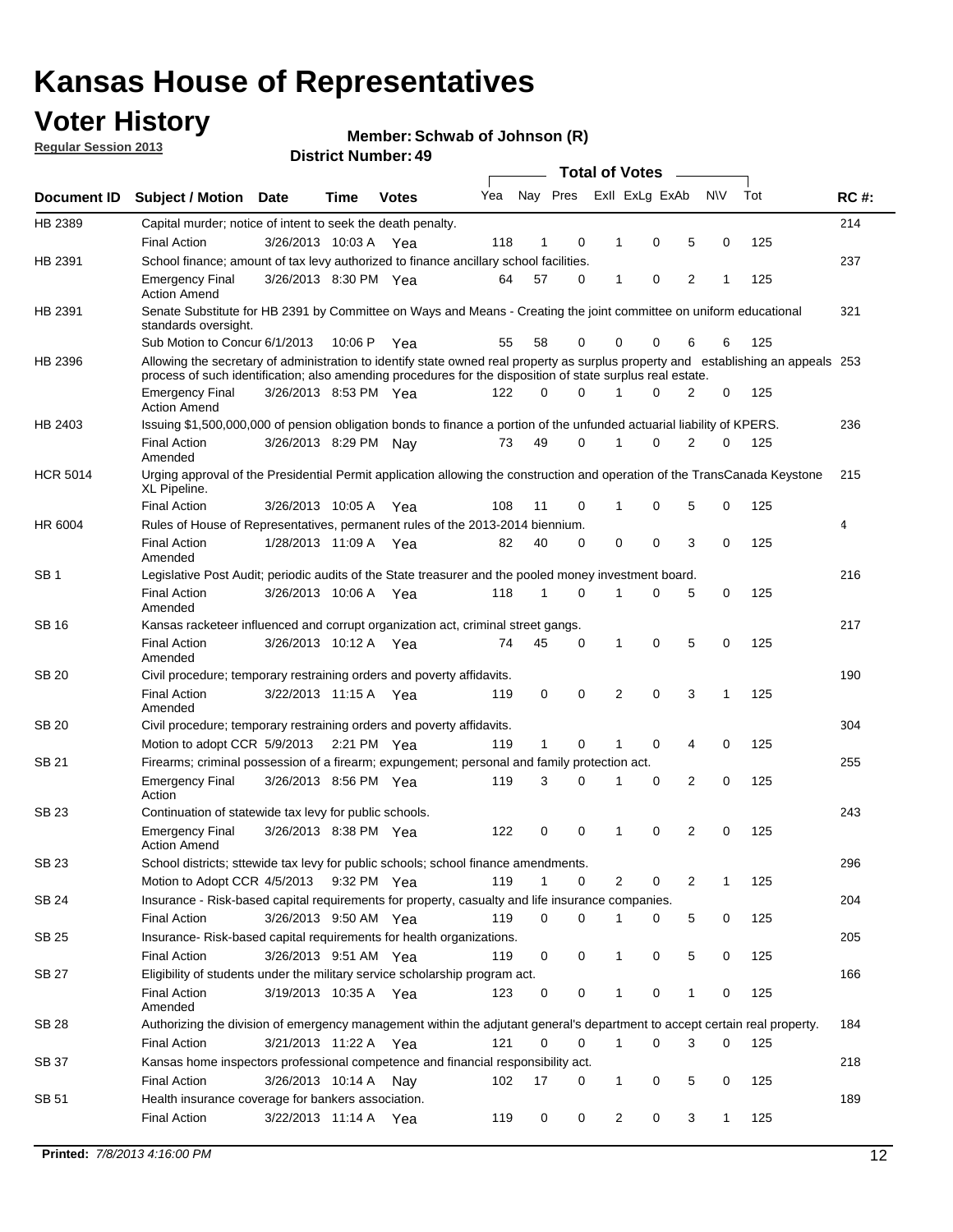### **Voter History**

**Member: Schwab of Johnson (R)** 

**Regular Session 2013**

|              |                                                                                                                                                                                                                                                                                                                                                                         |                       |      |              |     | <b>Total of Votes</b> |          |                |             |                |                |     |             |  |
|--------------|-------------------------------------------------------------------------------------------------------------------------------------------------------------------------------------------------------------------------------------------------------------------------------------------------------------------------------------------------------------------------|-----------------------|------|--------------|-----|-----------------------|----------|----------------|-------------|----------------|----------------|-----|-------------|--|
| Document ID  | <b>Subject / Motion</b>                                                                                                                                                                                                                                                                                                                                                 | <b>Date</b>           | Time | <b>Votes</b> | Yea | Nay Pres              |          | Exll ExLg ExAb |             |                | <b>NV</b>      | Tot | <b>RC#:</b> |  |
| SB 52        | Mortgage interest rate cap increase.                                                                                                                                                                                                                                                                                                                                    |                       |      |              |     |                       |          |                |             |                |                |     | 238         |  |
|              | <b>Emergency Final</b><br>Action                                                                                                                                                                                                                                                                                                                                        | 3/26/2013 8:32 PM Yea |      |              | 120 | 2                     | 0        |                | 0           | 2              | 0              | 125 |             |  |
| <b>SB 56</b> | Transferring the recognition of county fair associations from the secretary of agriculture to the board of county<br>commissioners.                                                                                                                                                                                                                                     |                       |      |              |     |                       |          |                |             |                |                |     | 191         |  |
|              | <b>Final Action</b><br>Amended                                                                                                                                                                                                                                                                                                                                          | 3/22/2013 11:21 A     |      | Yea          | 119 | 0                     | 0        | 2              | 0           | 3              | 1              | 125 |             |  |
| SB 57        | Substitute for SB 57 by Committee on Agriculture - Agriculture; powers and duties of the department of agriculture relating to<br>poultry improvement plan and domesticated deer.                                                                                                                                                                                       |                       |      |              |     |                       |          |                |             |                |                |     | 192         |  |
|              | Final Action Sub Bill 3/22/2013 11:24 A Yea<br>Amended                                                                                                                                                                                                                                                                                                                  |                       |      |              | 79  | 40                    | 0        | 2              | 0           | 3              | -1             | 125 |             |  |
| SB 57        | Substitute for SB 57 by Committee on Agriculture - Agriculture; powers and duties of the department of agriculture relating to<br>poultry improvement plan, stockyards and domesticated deer.                                                                                                                                                                           |                       |      |              |     |                       |          |                |             |                |                |     | 262         |  |
|              | Motion to adopt CCR 4/4/2013 2:18 PM Yea                                                                                                                                                                                                                                                                                                                                |                       |      |              | 80  | 42                    | 0        | 1              | 0           | $\overline{2}$ | 0              | 125 |             |  |
| SB 58        | Sentencing for unlawful manufacturing of controlled substances.                                                                                                                                                                                                                                                                                                         |                       |      |              |     |                       |          |                |             |                |                |     | 219         |  |
|              | <b>Final Action</b>                                                                                                                                                                                                                                                                                                                                                     | 3/26/2013 10:15 A     |      | Yea          | 119 | 0                     | 0        | 1              | 0           | 5              | 0              | 125 |             |  |
| SB 59        | Attorney general; reward for information.                                                                                                                                                                                                                                                                                                                               |                       |      |              |     |                       |          |                |             |                |                |     | 193         |  |
|              | <b>Final Action</b>                                                                                                                                                                                                                                                                                                                                                     | 3/22/2013 11:25 A     |      | Yea          | 119 | 0                     | 0        | 2              | 0           | 3              | 1              | 125 |             |  |
| SB 62        | Making gas pipeline safety terminology consistent with federal regulations.                                                                                                                                                                                                                                                                                             |                       |      |              |     |                       |          |                |             |                |                |     | 163         |  |
|              | <b>Final Action</b>                                                                                                                                                                                                                                                                                                                                                     | 3/19/2013 10:32 A Yea |      |              | 123 | 0                     | 0        | 1              | 0           | 1              | 0              | 125 |             |  |
| SB 63        | Elections; voting crimes, penalties and prosecution.                                                                                                                                                                                                                                                                                                                    |                       |      |              |     |                       |          |                |             |                |                |     | 246         |  |
|              | <b>Emergency Final</b><br><b>Action Amend</b>                                                                                                                                                                                                                                                                                                                           | 3/26/2013 8:42 PM Yea |      |              | 69  | 53                    | 0        | 1              | $\mathbf 0$ | $\overline{2}$ | $\mathbf 0$    | 125 |             |  |
| <b>SB68</b>  | Driver's license examinations; locations.                                                                                                                                                                                                                                                                                                                               |                       |      |              |     |                       |          |                | 0           | 5              | 0              |     | 220         |  |
| SB 69        | <b>Final Action</b><br>Motor vehicles; vehicle registration and license plates.                                                                                                                                                                                                                                                                                         | 3/26/2013 10:16 A     |      | Yea          | 116 | 3                     | 0        | 1              |             |                |                | 125 | 167         |  |
|              | <b>Final Action</b>                                                                                                                                                                                                                                                                                                                                                     | 3/19/2013 10:37 A     |      |              | 117 | 6                     | 0        | 1              | 0           | $\mathbf{1}$   | 0              | 125 |             |  |
| SB 74        | Prison-made goods act; prohibiting prisoner production of manufactured or modular homes.                                                                                                                                                                                                                                                                                |                       |      | Yea          |     |                       |          |                |             |                |                |     | 221         |  |
|              | <b>Final Action</b>                                                                                                                                                                                                                                                                                                                                                     | 3/26/2013 10:19 A     |      |              | 87  | 32                    | 0        | 1              | 0           | 5              | 0              | 125 |             |  |
| SB 75        | Record requirements and civil penalties relating to sales of plastic bulk merchandise containers.                                                                                                                                                                                                                                                                       |                       |      | Yea          |     |                       |          |                |             |                |                |     | 222         |  |
|              | <b>Final Action</b>                                                                                                                                                                                                                                                                                                                                                     | 3/26/2013 10:21 A     |      | Yea          | 101 | 18                    | 0        | 1              | 0           | 5              | 0              | 125 |             |  |
| SB 81        | Open records; requests for criminal justice information; restriction of certain officials' information from publicly accessible                                                                                                                                                                                                                                         |                       |      |              |     |                       |          |                |             |                |                |     | 194         |  |
|              | records.<br><b>Final Action</b>                                                                                                                                                                                                                                                                                                                                         | 3/22/2013 11:27 A     |      | Yea          | 119 | 0                     | 0        | 2              | 0           | 3              | 1              | 125 |             |  |
|              | Amended                                                                                                                                                                                                                                                                                                                                                                 |                       |      |              |     |                       |          |                |             |                |                |     |             |  |
| <b>SB 83</b> | House Substitute for SB 83 by Committee on Taxation - Income tax deductions and modifications; severance tax; sales tax;<br>delinquent tax liabilities.                                                                                                                                                                                                                 |                       |      |              |     |                       |          |                |             |                |                |     | 187         |  |
|              | Final Action Sub Bill 3/21/2013 11:30 A Yea                                                                                                                                                                                                                                                                                                                             |                       |      |              | 96  | 25                    | 0        | $\mathbf{1}$   | 0           | 3              | 0              | 125 |             |  |
| SB 83        | House Substitute for SB 83 by Committee on Taxation--Income tax deductions and modifications; severance tax; sales tax and 260<br>compensating use tax, preseumptions relating to nexus; property tax, exemptions, new automobile manufacturinge property;<br>taxation of watercraft; leased commercial and industrial property appeals; correction of clerical errors. |                       |      |              |     |                       |          |                |             |                |                |     |             |  |
|              | Motion to adopt CCR 4/3/2013 10:35 A Yea                                                                                                                                                                                                                                                                                                                                |                       |      |              | 104 | 15                    | 0        | $\mathbf{1}$   | 0           | 3              | 2              | 125 |             |  |
| SB 84        | House Substitute for SB 84 by Committee on Taxation - Reduction to state income tax rates based on selected actual state<br>general fund receipts computations; distribution of revenues from sales and compensating use tax; reduction of<br>Final Action Sub Bill 3/21/2013 11:34 A Yea                                                                               |                       |      |              | 82  | 39                    | $\Omega$ | 1              | $\Omega$    | 3              | $\overline{0}$ | 125 | 188         |  |
|              | Amended                                                                                                                                                                                                                                                                                                                                                                 |                       |      |              |     |                       |          |                |             |                |                |     |             |  |
| SB 84        | House Substitute for SB 84 -- Reduction to state income tax rates based on selected actual state general fund receipts<br>computations; reduction of itemized deductions.                                                                                                                                                                                               |                       |      |              |     |                       |          |                |             |                |                |     | 317         |  |
|              | Motion to adopt CCR 5/28/2013 2:32 PM Yea                                                                                                                                                                                                                                                                                                                               |                       |      |              | 42  | 71                    | 0        | 1              | 0           | 9              | $\overline{2}$ | 125 |             |  |
| SB 84        | House Substitute for SB 84 -- Reduction to state income tax rates based on selected actual state general fund receipts<br>computations; reduction of itemized deductions.                                                                                                                                                                                               |                       |      |              |     |                       |          |                |             |                |                |     | 319         |  |
|              | Motion to adopt CCR 5/30/2013 9:14 PM Nay                                                                                                                                                                                                                                                                                                                               |                       |      |              | 18  | 94                    | 0        | 1              | 0           | 9              | 3              | 125 |             |  |
| SB 85        | Motor vehicle insurance; providing proof of insurance by cellular phone or portable electronic device.                                                                                                                                                                                                                                                                  |                       |      |              |     | $\Omega$              | $\Omega$ |                |             |                |                |     | 175         |  |
|              | <b>Final Action</b>                                                                                                                                                                                                                                                                                                                                                     | 3/20/2013 10:25 A Yea |      |              | 123 |                       |          |                | 0           | 1              | 0              | 125 |             |  |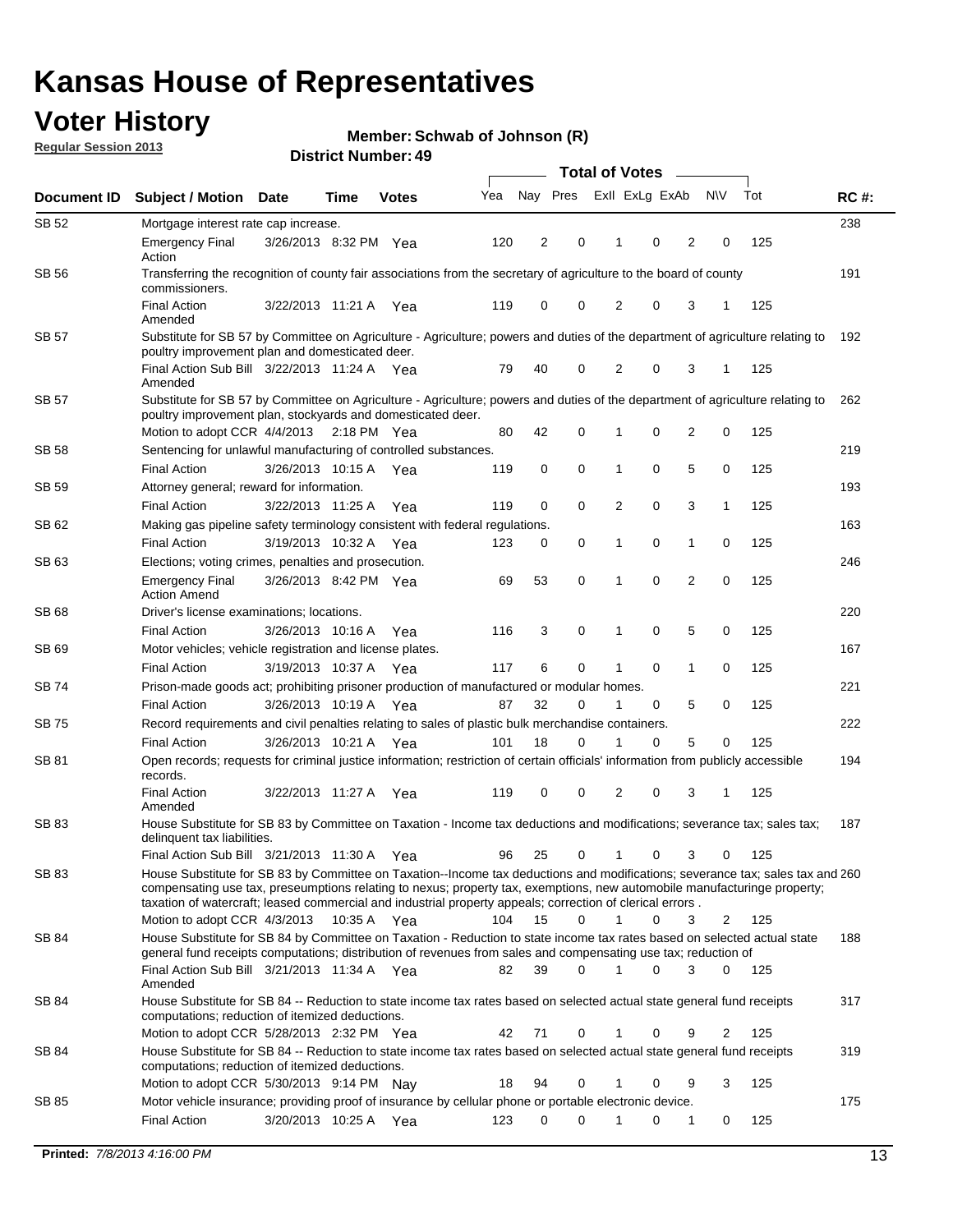### **Voter History**

**Regular Session 2013**

#### **Member: Schwab of Johnson (R)**

| Document ID   | <b>Subject / Motion Date</b>                                                                          |                       | Time    | <b>Votes</b> | Yea | Nay Pres       |              |   | Exll ExLg ExAb |                | <b>NV</b>    | Tot | <b>RC#:</b> |
|---------------|-------------------------------------------------------------------------------------------------------|-----------------------|---------|--------------|-----|----------------|--------------|---|----------------|----------------|--------------|-----|-------------|
| <b>SB 88</b>  | Increasing the children's advocacy center assessment fee.                                             |                       |         |              |     |                |              |   |                |                |              |     | 223         |
|               | <b>Final Action</b><br>Amended                                                                        | 3/26/2013 10:22 A Yea |         |              | 118 | $\mathbf{1}$   | 0            | 1 | 0              | 5              | 0            | 125 |             |
| SB 96         | Motor vehicles; counties with multiple registration facilities; additional registration fee.          |                       |         |              |     |                |              |   |                |                |              |     | 224         |
|               | <b>Final Action</b><br>Amended                                                                        | 3/26/2013 10:24 A Yea |         |              | 106 | 12             | 0            | 1 | 0              | 5              | 1            | 125 |             |
| SB 96         | Additional motor vehicle registration fees.                                                           |                       |         |              |     |                |              |   |                |                |              |     | 263         |
|               | Motion to adopt CCR 4/4/2013 2:21 PM Yea                                                              |                       |         |              | 114 | 8              | 0            | 1 | 0              | 2              | 0            | 125 |             |
| SB 102        | Requiring the state treasurer to provide a list of daily deposits to the secretary of administration. |                       |         |              |     |                |              |   |                |                |              |     | 195         |
|               | <b>Final Action</b><br>Amended                                                                        | 3/22/2013 11:28 A Yea |         |              | 119 | 0              | 0            | 2 | 0              | 3              | 1            | 125 |             |
| SB 102        | Enacting the second amendment protection act.                                                         |                       |         |              |     |                |              |   |                |                |              |     | 295         |
|               | Motion to Adopt CCR 4/5/2013                                                                          |                       |         | 9:20 PM Yea  | 96  | 24             | 0            | 2 | 0              | $\overline{2}$ | 1            | 125 |             |
| SB 111        | Establishing Native American legislative day at the capitol; awarding of high school diplomas.        |                       |         |              |     |                |              |   |                |                |              |     |             |
|               | <b>Emergency Final</b><br><b>Action Amend</b>                                                         | 3/26/2013 8:41 PM Yea |         |              | 122 | 0              | 0            | 1 | 0              | 2              | 0            | 125 |             |
| SB 113        | Credit unions; changes in certain loan limitations.                                                   |                       |         |              |     |                |              |   |                |                |              |     | 234         |
|               | <b>Emergency Final</b><br>Action                                                                      | 3/26/2013 8:25 PM Yea |         |              | 122 | 0              | 0            | 1 | 0              | 2              | 0            | 125 |             |
| SB 118        | Relating to law enforcement reporting and investigation of missing persons.                           |                       |         |              |     |                |              |   |                |                |              |     | 225         |
|               | <b>Final Action</b>                                                                                   | 3/26/2013 10:25 A Yea |         |              | 119 | 0              | 0            | 1 | 0              | 5              | 0            | 125 |             |
| SB 120        | Enacting the Kansas farmers' market promotion act.                                                    |                       |         |              |     |                |              |   |                |                |              |     | 196         |
|               | <b>Final Action</b><br>Amended                                                                        | 3/22/2013 11:31 A Yea |         |              | 68  | 51             | 0            | 2 | $\mathbf 0$    | 3              | $\mathbf{1}$ | 125 |             |
| SB 122        | Kansas administrative procedure act; service of order or notice.                                      |                       |         |              |     |                |              |   |                |                |              |     | 226         |
|               | <b>Final Action</b><br>Amended                                                                        | 3/26/2013 10:26 A     |         | Yea          | 119 | 0              | 0            | 1 | $\mathbf 0$    | 5              | 0            | 125 |             |
| SB 122        | Elections; unauthorized voting disclosures.                                                           |                       |         |              |     |                |              |   |                |                |              |     |             |
|               | Motion to Adopt CCR 4/5/2013                                                                          |                       | 6:23 PM | Yea          | 89  | 31             | 0            | 2 | 0              | 2              | 1            | 125 |             |
| SB 124        | Amending the Kansas restraint of trade act.                                                           |                       |         |              |     |                |              |   |                |                |              |     | 227         |
|               | <b>Final Action</b><br>Amended                                                                        | 3/26/2013 10:27 A     |         | Yea          | 116 | $\overline{2}$ | 1            | 1 | 0              | 5              | 0            | 125 |             |
| SB 124        | Amending the Kansas restraint of trade act.                                                           |                       |         |              |     |                |              |   |                |                |              |     | 273         |
|               | Motion to Adopt CCR 4/5/2013                                                                          |                       | 11:06 A | Yea          | 97  | 23             | 0            | 2 | 0              | $\overline{2}$ | $\mathbf{1}$ | 125 |             |
| <b>SB 128</b> | Career technical education incentive program amendments.                                              |                       |         |              |     |                |              |   |                |                |              |     | 168         |
|               | <b>Final Action</b><br>Amended                                                                        | 3/19/2013 10:39 A Yea |         |              | 123 | 0              | 0            | 1 | 0              | 1              | 0            | 125 |             |
| <b>SB 129</b> | Bank commissioner; certain fees and hearing costs.                                                    |                       |         |              |     |                |              |   |                |                |              |     | 254         |
|               | <b>Emergency Final</b><br><b>Action Amend</b>                                                         | 3/26/2013 8:55 PM Yea |         |              | 110 | 12             | 0            | 1 | 0              | 2              | 0            | 125 |             |
| SB 129        | Mortgage interest rate cap increase.                                                                  |                       |         |              |     |                |              |   |                |                |              |     | 272         |
|               | Motion to Adopt CCR 4/5/2013                                                                          |                       | 10:42 A | Yea          | 121 | 0              | 0            | 2 | 0              | $\overline{c}$ | 0            | 125 |             |
| SB 135        | Transferring boiler inspection duties from the department of labor to the state fire marshal.         |                       |         |              |     |                |              |   |                |                |              |     | 228         |
|               | <b>Final Action</b>                                                                                   | 3/26/2013 10:28 A Yea |         |              | 114 | 5              | 0            | 1 | 0              | 5              | 0            | 125 |             |
| SB 136        | Providing veterans designation on driver's licenses and nondriver identification cards.               |                       |         |              |     |                |              |   |                |                |              |     | 244         |
|               | <b>Emergency Final</b><br><b>Action Amend</b>                                                         | 3/26/2013 8:39 PM Yea |         |              | 119 | 3              | 0            | 1 | 0              | $\overline{c}$ | 0            | 125 |             |
| SB 139        | Kansas money transmitter act.                                                                         |                       |         |              |     |                |              |   |                |                |              |     | 229         |
|               | <b>Final Action</b>                                                                                   | 3/26/2013 10:30 A     |         | Yea          | 117 | $\mathbf{1}$   | $\mathbf{1}$ | 1 | 0              | 5              | 0            | 125 |             |
| SB 142        | Abortion; concerning civil actions related to abortion.                                               |                       |         |              |     |                |              |   |                |                |              |     | 241         |
|               | <b>Emergency Final</b><br>Action                                                                      | 3/26/2013 8:36 PM Yea |         |              | 89  | 33             | 0            | 1 | 0              | 2              | 0            | 125 |             |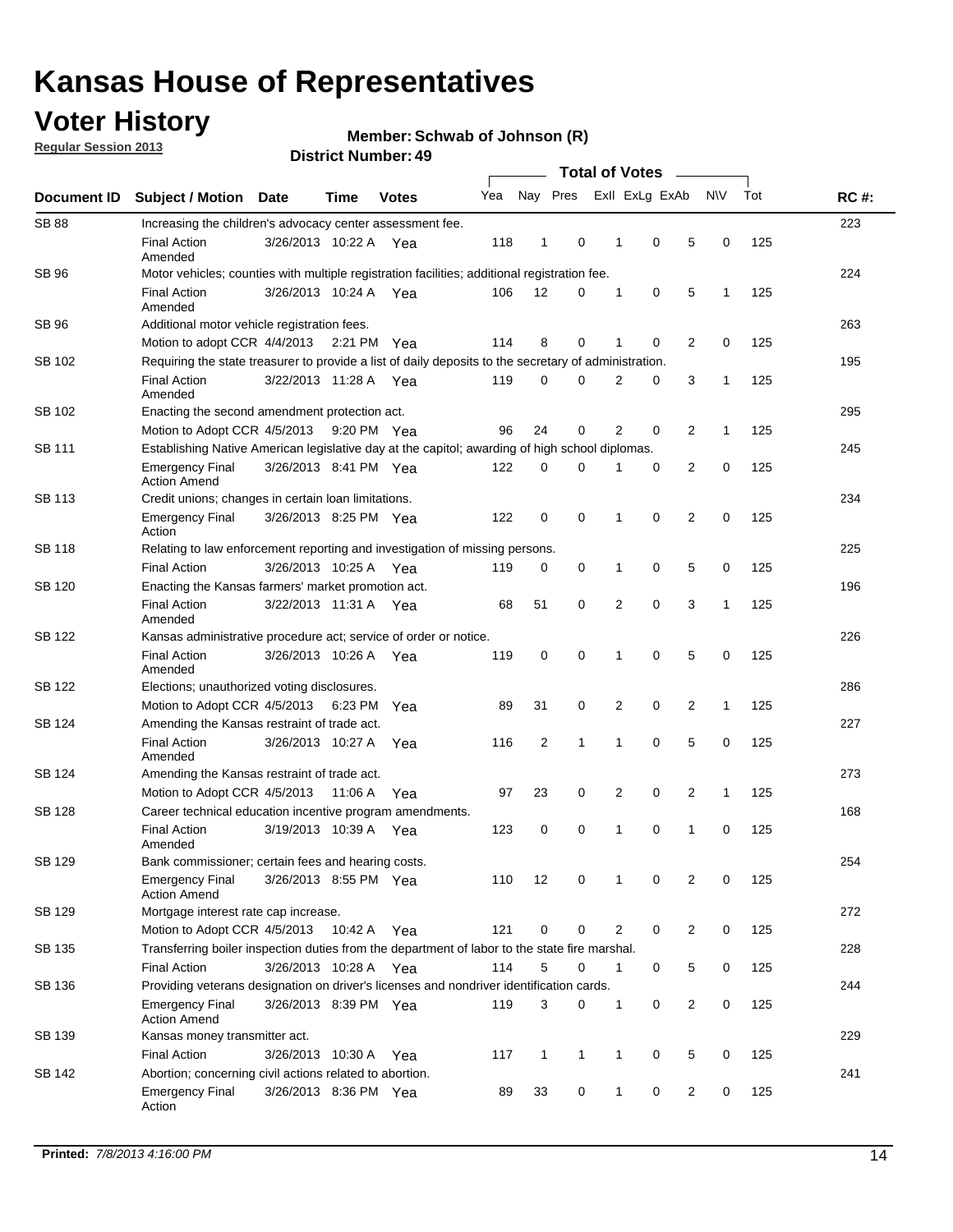### **Voter History**

**Member: Schwab of Johnson (R)** 

**Regular Session 2013**

|                 |                                                                                                                                                                                                       |                        |      |                       | <b>Total of Votes</b><br>$\sim$ |          |             |   |                |                |                |     |             |
|-----------------|-------------------------------------------------------------------------------------------------------------------------------------------------------------------------------------------------------|------------------------|------|-----------------------|---------------------------------|----------|-------------|---|----------------|----------------|----------------|-----|-------------|
| Document ID     | <b>Subject / Motion</b>                                                                                                                                                                               | Date                   | Time | <b>Votes</b>          | Yea                             | Nay Pres |             |   | Exll ExLg ExAb |                | <b>NV</b>      | Tot | <b>RC#:</b> |
| <b>SB 149</b>   | 239<br>Drug screening for recipients of cash assistance and unemployment benefits.                                                                                                                    |                        |      |                       |                                 |          |             |   |                |                |                |     |             |
|                 | <b>Emergency Final</b><br><b>Action Amend</b>                                                                                                                                                         | 3/26/2013 8:33 PM Yea  |      |                       | 106                             | 16       | 0           | 1 | 0              | 2              | 0              | 125 |             |
| SB 164          | Relating to the director of vehicles regulating providers of motor vehicle functions.                                                                                                                 |                        |      |                       |                                 |          |             |   |                |                |                |     | 247         |
|                 | <b>Emergency Final</b><br><b>Action Amend</b>                                                                                                                                                         | 3/26/2013 8:43 PM Yea  |      |                       | 117                             | 5        | 0           | 1 | 0              | 2              | 0              | 125 |             |
| SB 164          | Relating to the director of vehicles regulating providers of motor vehicle functions.                                                                                                                 |                        |      |                       |                                 |          |             |   |                |                |                |     | 268         |
|                 | Motion to adopt CCR 4/4/2013 5:32 PM Yea                                                                                                                                                              |                        |      |                       | 111                             | 9        | 0           | 1 | 0              | $\overline{2}$ | $\overline{2}$ | 125 |             |
| SB 166          | Insurers supervision, rehabilitation and liquidation act; derivatives.                                                                                                                                |                        |      |                       |                                 |          |             |   |                |                |                |     | 206         |
|                 | <b>Final Action</b>                                                                                                                                                                                   | 3/26/2013 9:52 AM Yea  |      |                       | 119                             | 0        | $\mathbf 0$ | 1 | 0              | 5              | 0              | 125 |             |
| SB 168          | Limiting nuisance actions against certain agricultural activities.                                                                                                                                    |                        |      |                       |                                 |          |             |   |                |                |                |     | 169         |
|                 | Final Action<br>Amended                                                                                                                                                                               | 3/19/2013 10:40 A Yea  |      |                       | 111                             | 12       | $\mathbf 0$ | 1 | 0              | 1              | 0              | 125 |             |
| SB 168          | Limiting nuisance actions against certain agricultural activities.                                                                                                                                    |                        |      |                       |                                 |          |             |   |                |                |                |     | 264         |
|                 | Motion to adopt CCR 4/4/2013                                                                                                                                                                          |                        |      | $2:30 \text{ PM}$ Yea | 110                             | 12       | 0           | 1 | 0              | 2              | 0              | 125 |             |
| SB 171          | School districts; amendments to Kansas uniform financial accounting and reporting act.                                                                                                                |                        |      |                       |                                 |          |             |   |                |                |                |     | 248         |
|                 | <b>Emergency Final</b><br><b>Action Amend</b>                                                                                                                                                         | 3/26/2013 8:44 PM Yea  |      |                       | 122                             | 0        | 0           | 1 | 0              | $\overline{2}$ | 0              | 125 |             |
| SB 171          | School districts; amendments to Kansas uniform financial accounting and reporting act.                                                                                                                |                        |      |                       |                                 |          |             |   |                |                |                |     | 285         |
|                 | Motion to Adopt CCR 4/5/2013 6:19 PM Yea                                                                                                                                                              |                        |      |                       | 63                              | 57       | 0           | 2 | 0              | $\overline{2}$ | 1              | 125 |             |
| SB 171          | Appropriations for FY 2013, FY 2014, FY 2015, FY 2016, FY 2017 and FY 2018 for various state agencies; capital<br>improvement projects; claims against the state.                                     |                        |      |                       |                                 |          |             |   |                |                |                |     | 320         |
|                 | Motion to adopt CCR 6/1/2013 4:30 PM Yea                                                                                                                                                              |                        |      |                       | 63                              | 51       | 0           | 0 | 0              | 8              | 3              | 125 |             |
| SB 187          | Establishing the workers compensation and employment security boards nominating committee; administrative law judge<br>appointment; workers compensation appeals board.                               |                        |      |                       |                                 |          |             |   |                |                |                |     | 242         |
|                 | <b>Emergency Final</b><br><b>Action Amend</b>                                                                                                                                                         | 3/26/2013 8:37 PM Yea  |      |                       | 88                              | 34       | 0           |   | 0              | 2              | 0              | 125 |             |
| SB 187          | Amending workers compensation law provisions; establishing the workers compensation and employment security boards<br>nominating committee; notice requirements; workplace health and safety program. |                        |      |                       |                                 |          |             |   |                |                |                |     | 274         |
|                 | Motion to Adopt CCR 4/5/2013 11:26 A Yea                                                                                                                                                              |                        |      |                       | 89                              | 31       | 0           | 2 | 0              | 3              | 0              | 125 |             |
| SB 199          | University of Kansas medical center; midwest center for stem cell therapy.                                                                                                                            |                        |      |                       |                                 |          |             |   |                |                |                |     | 235         |
|                 | Emergency Final<br><b>Action Amend</b>                                                                                                                                                                | 3/26/2013 8:26 PM Yea  |      |                       | 90                              | 32       | 0           | 1 | 0              | $\overline{2}$ | 0              | 125 |             |
| SB 199          | Health care; stem cell therapy and unused medications.                                                                                                                                                |                        |      |                       |                                 |          |             |   |                |                |                |     | 290         |
|                 | Motion to Adopt CCR 4/5/2013                                                                                                                                                                          |                        |      | 7:52 PM Yea           | 90                              | 30       | 0           | 2 | 0              | $\overline{2}$ | 1              | 125 |             |
| SB 216          | Allowing a public building commission to acquire land for a municipal university similar to what such commission is currently<br>allowed to do for any state university.                              |                        |      |                       |                                 |          |             |   |                |                |                |     | 185         |
|                 | <b>Final Action</b>                                                                                                                                                                                   | 3/21/2013 11:23 A      |      | Yea                   | 121                             | 0        | 0           | 1 | 0              | 3              | 0              | 125 |             |
| SB 246          | Reconciling amendments to certain statutes.                                                                                                                                                           |                        |      |                       |                                 |          |             |   |                |                |                |     | 315         |
|                 | <b>Emergency Final</b><br>Action                                                                                                                                                                      | 5/23/2013 2:14 PM ExAb |      |                       | 111                             | 0        | 0           | 1 | 0              | 8              | 5              | 125 |             |
| <b>SCR 1604</b> | Joint rules for the Senate and House of Representatives, 2013-2014.                                                                                                                                   |                        |      |                       |                                 |          |             |   |                |                |                |     | 5           |
|                 | <b>Final Action</b><br>Amended                                                                                                                                                                        | 1/28/2013 11:12 A Yea  |      |                       | 81                              | 41       | 0           | 0 | 0              | 3              | 0              | 125 |             |
| <b>SCR 1606</b> | Honoring pregnancy maintenance resource centers.                                                                                                                                                      |                        |      |                       |                                 |          |             |   |                |                |                |     | 240         |
|                 | <b>Emergency Final</b><br>Action                                                                                                                                                                      | 3/26/2013 8:34 PM Yea  |      |                       | 122                             | 0        | 0           | 1 | 0              | 2              | 0              | 125 |             |